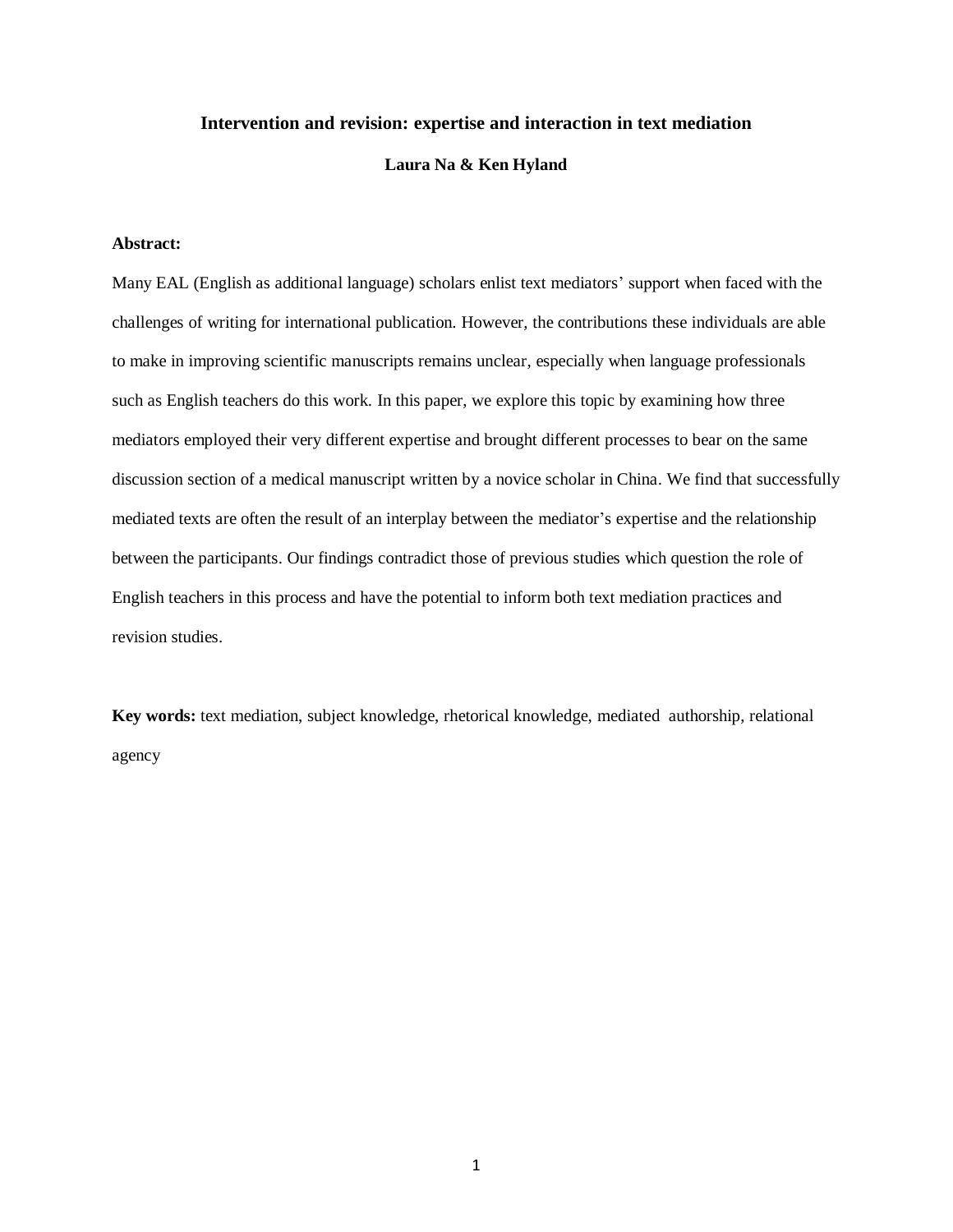# **Introduction**

The pressure on academics to publish their research in international English language journals has reached almost every corner of the globe. Novice scholars everywhere now find their careers depend on publishing in SCI-indexed journals published, very largely, in English. Such requirements place an enormous burden on novice authors, many of whom turn to text mediators to help improve their manuscripts and their chances of successful publication. In this paper we explore the experience of one novice researcher seeking to publish in English and the journey of her paper through the hands of three text mediators. In discussing this case we explore some of the key factors which affect the textual outcomes of mediation and hope to illuminate some of the interactions involved in this process.

## **Discursive challenges for academics publishing globally**

One of the more bizarre effects of globalization is the requirement of academics across the planet to publish their work in English. While this obviously provides a scholarly *lingua franca* and facilitates the wider exchange of knowledge, it also serves to reduce research to successful publishing and distort the academic experience of countless authors. Many of these authors find themselves having to gain control of an academic register in a language they barely speak and rarely hear; to do so they often have to turn to others for support. But while governments, universities and academics themselves have come to see this situation as a reasonable consequence of  $21<sup>st</sup>$  century academic life, many might regard it as a mockery of what doing and disseminating research should mean.

It is no secret that international publication poses enormous challenges for almost all academics, regardless of their first language and affiliation, with many journals rejecting up to 90% of the submissions they receive (Hyland, 2015, 2016). The expectations of editors and reviewers that authors frame a novel issue as a disciplinary problem and present it using the kinds of arguments and rhetorical conventions that readers will find familiar, interesting and persuasive is often beyond many novice writers. The ability to present themselves authoritatively in the overlapping space of content (subject knowledge) and rhetoric (discursive competence) is something that is only acquired with experience (Hyland, 2015;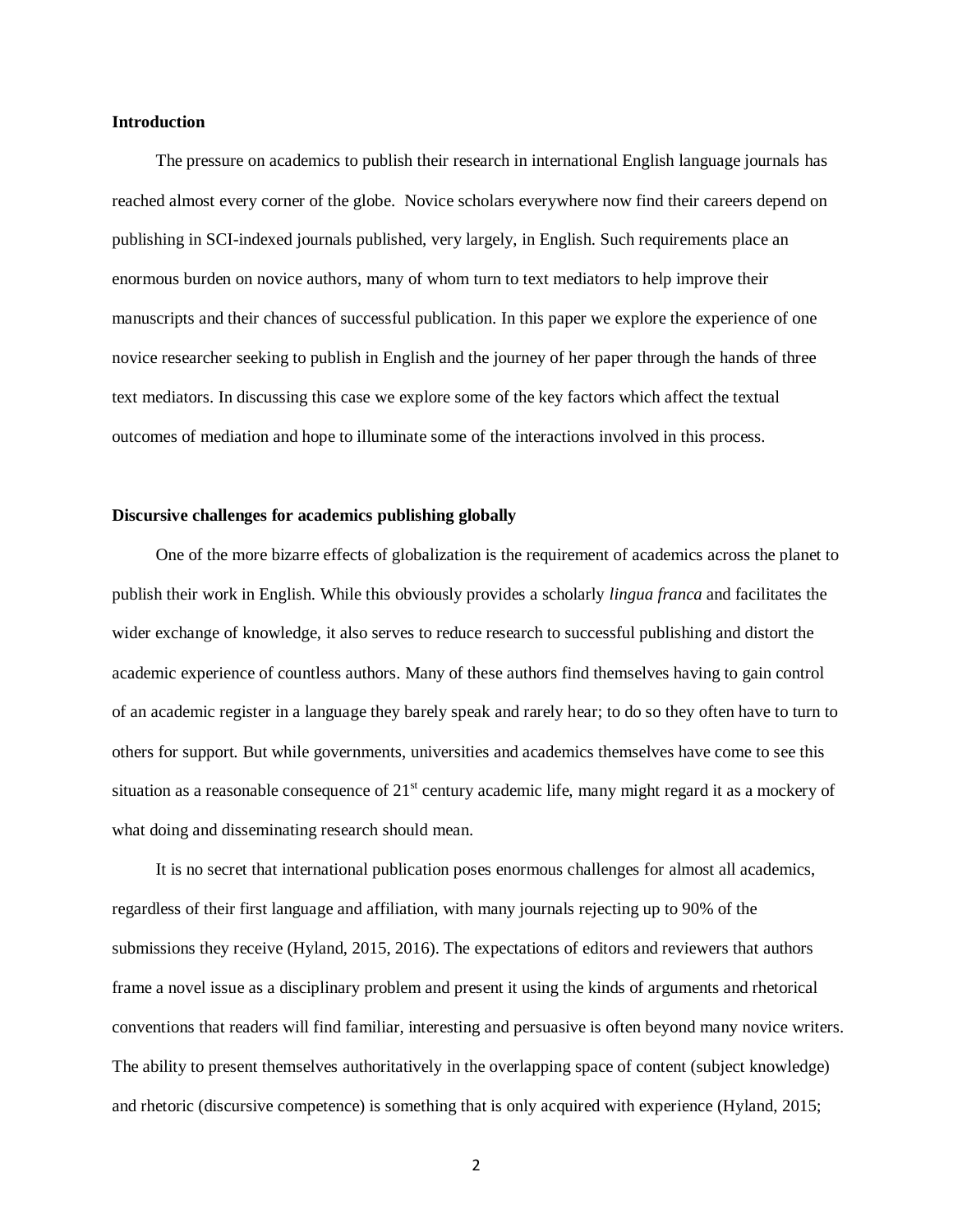Swales, 2004). These difficulties are compounded when authors are writing with intermediate levels of English at best (Hanauer & Englander, 2011). Low English proficiency can seriously compromise the presentation of their research (Ehara & Takahashi, 2007), distorting their manuscripts into hybrids of sophisticated disciplinary concepts and simplistic expression (Burrough-Boenisch & Matarese, 2013)

Research suggests that EAL authors often report considerable difficulties when writing for publication due to language issues, as surveys of non-Anglophone European scholars confirm (e.g. Duszak & Lewkowicz, 2008; Lillis & Curry, 2010). Hanauer and Englander (2011) have even sought to quantify this perceived relative burden. Their study of Mexican scholars indicates that subjects saw writing a scientific article in English as 24% more difficult and generating 21% more anxiety than writing papers in Spanish. Despite this sense of disadvantage, it remains unclear whether it is language, subject knowledge, publishing savvy or rhetorical awareness which is more decisive (Hyland, 2016). These difficulties, moreover, are particularly pronounced when it comes to writing the discussion section of an article. Here the novelty and significance of the research is "most vigorously 'sold'" (Hyland, 2009, p. 73) and its writing poses the greatest challenges for novice researchers (Bitchener & Basturkmen, 2006). This section appears to offer writers an array of rhetorical options as writers support and invigorate their novel interpretations and persuade readers of their claims (Swales & Luebs, 2002).

The discussion section has been described by writing scholars in a series of between three and eleven moves and carrying a range of functions and with most entailing more than one step (e.g. Basturkmen, 2012; Holmes, 1997). Some moves are more routinely organized than others, such as the result-comment pairs (Basturkmen, 2012), some are optional (e.g. background information) and others obligatory (e.g. statement of purpose). Like much academic writing, however, this rhetorical knowledge is rarely explicitly taught so that writers often rely on patchwork borrowing and the kind of language re-use described by Flowerdew & Li (2007). It is these challenges which encourage authors to turn to the array of editing, translation and other literacy advising services we are calling *text mediation*.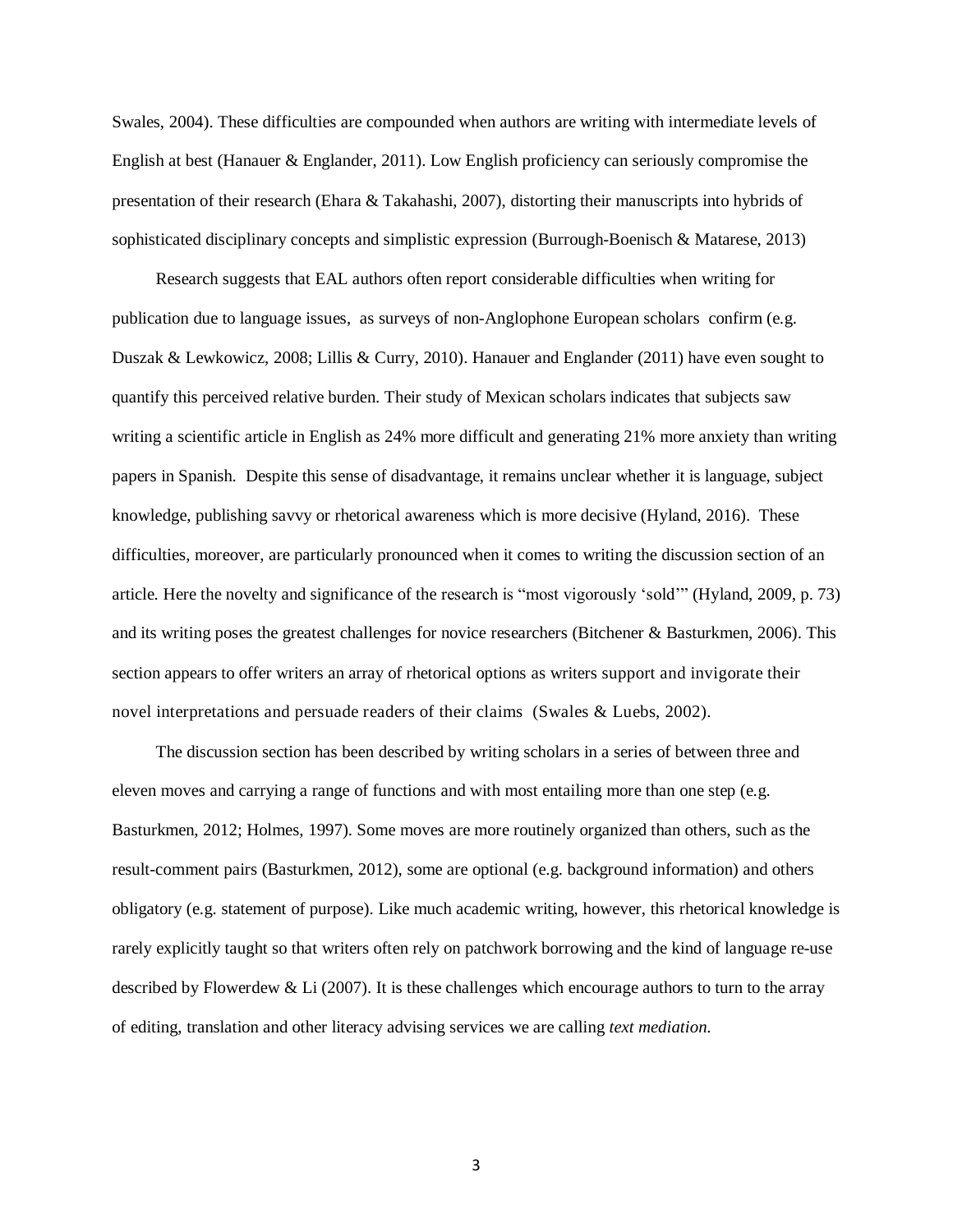### **Text mediators and types of mediation**

A plethora of terms have been used to refer to those enlisted by EAL academic authors to enhance their chance of international publication, including correctors, translators, revisers, local editors, language professionals, language service providers, authors' editors (Burrough-Boenisch, 2003; Flowerdew & Wang, 2016), article shapers (Burrough-Boenisch, 2003; Li & Flowerdew, 2007) and convenience editors (Willey & Tanimoto, 2012, 2013, 2015). Lillis and Curry (2006, 2010) borrow the term "literacy broker" from Barton and Hamilton (1998) to designate those directly involved in the production of texts who are not authors. The term "broker" draws attention to the "unequal status and power" they see as existing between participants as a result of differential access to knowledge and other intellectual and material resources. Following a social literacies approach, these are regarded as structural inequalities embedded in a system loaded against EAL scholars, so that brokers are "often from Anglophone-centre contexts" (Lillis & Curry, 2010, p. 93).

In contrast, we draw from the concept of agency in Gidden's (1984) theory of structuration where structure forms an interdependent duality with agency. While structure imposes constraints and offers resources, human beings are active agents with the ability to make a difference, in social practices, to achieve their purposes. The rigid structural hierarchy of participants suggested by Lillis and Curry (2010) is therefore negotiated, or "mediated," to some extent in the process of interaction itself. Thus while we understand the connotations of cultural and intellectual capital implied by the commercial term "broker," we prefer the more neutral "text mediator", emphasizing that while inequalities may occur in the mediation itself, these are not pre-determined by the institutional positions or differential knowledge bases of the participants. People bring more to a situation than a passive adoption of institutionally or societally defined roles, and these are worked out and enacted in the course of a relationship. While Lillis and Curry see power invested in brokers, who are the more commanding and dominant members of the dyad, our mediators sometimes occupy the un-regarded parts of the academy and bring expertise gained through work in lowly-regarded language centres.

Specifically, we frame EAL authors' efforts to publish in international journals as a social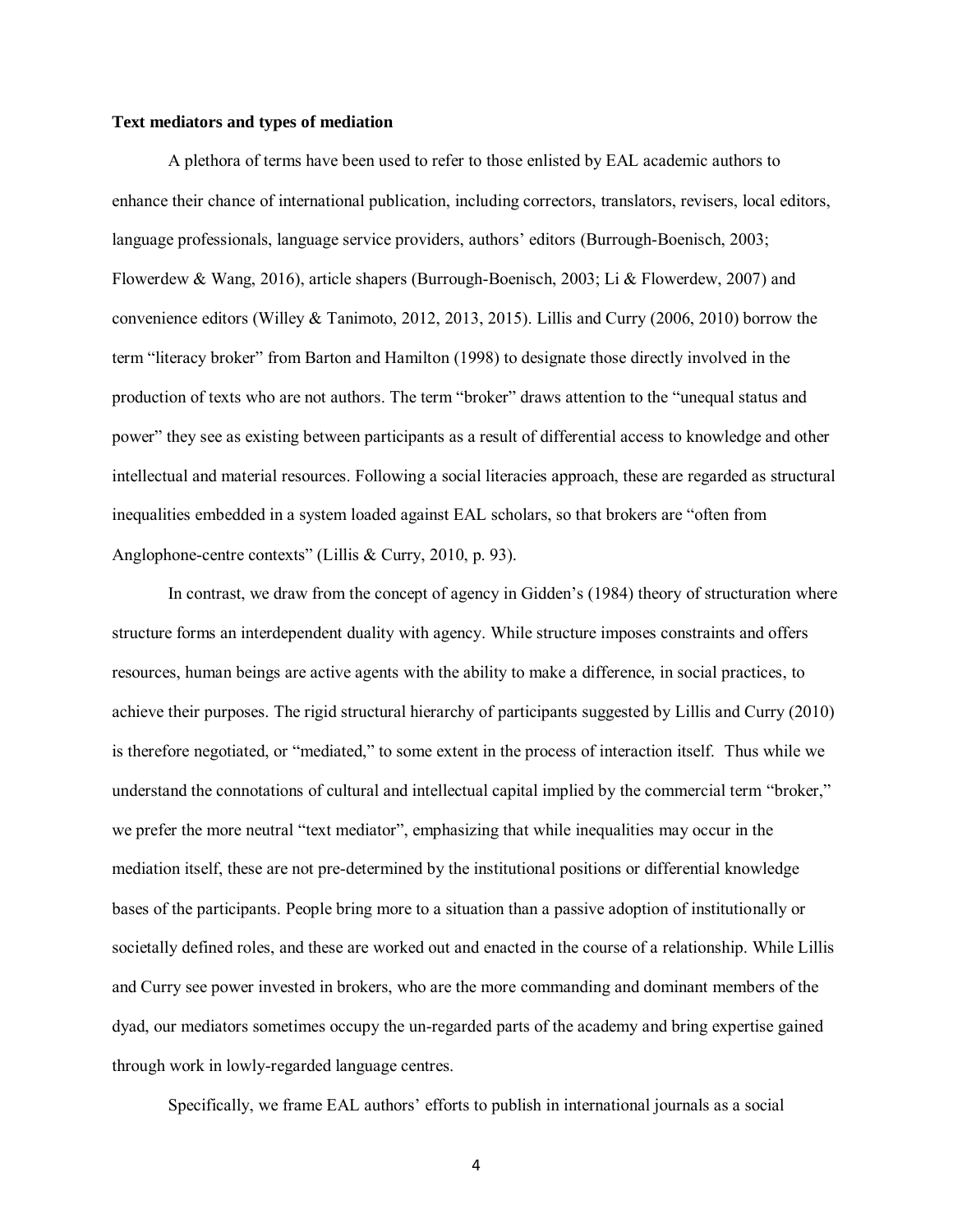practice in which text mediators serve as authors' proxies, enacting agency on the latter's behalf (see Bandura, 2006; Ludwig, 2014). The textual changes they make are effected through this proxy agency. As Giddens observes, there may be social and material constraints which any individual agent may be unable to change, but we cannot accept a power-hierarchy as fixed condition. Text mediators' agentive power originates from their expertise which crucially shapes their textual changes. Meanwhile, text mediators' proxy agency is often constrained and enabled by the social context in which they are embedded (see Giddens, 1984). For them, the most relevant context is their relationship with the author.

We also find Edwards (2010) theory of relational agency useful in accounting for how the authormediator relationship affects mediator performance. According to this theory, the capacity of professionals to tackle complex tasks across professional boundaries is enhanced through close interaction alongside other professionals with different expertise. The agency which a professional enacts collaboratively with others is called "relational agency" as it is the synergized agency of the involved parties and thus usually more powerful than individual agency. In the case of text mediation, the author is both the client and a professional with different expertise in relation to the mediator. Thus the idea of relational agency helps us to see how the ability of text mediators to work on manuscripts is enhanced if they interact closely with authors during the mediation process. In this paper, we are particularly interested in examining the effect of text mediators' expertise and the author-mediator relationship on the proxy agency of the mediator embodied in textual changes.

In addition to suggesting a greater role for agency in the author-mediator relationship we also propose a greater role for the "language brokers" themselves. Individuals with different types of expertise have been identified as text mediators conveniently divided into "academic brokers" and "language brokers" by Lillis and Curry (2010) with the latter playing a relatively minor role. Academic expertise is said to comprise both subject knowledge and a discursive competence (e.g. Beaufort, 2000; Geisler, 1994; Tardy, 2009), but it is unclear if this is also the case for text mediators. Not only are authoring and revising distinguishable activities, but can also take on very different forms when performed by different people. Academic composition is generally done in relative solitude: often in isolation in the humanities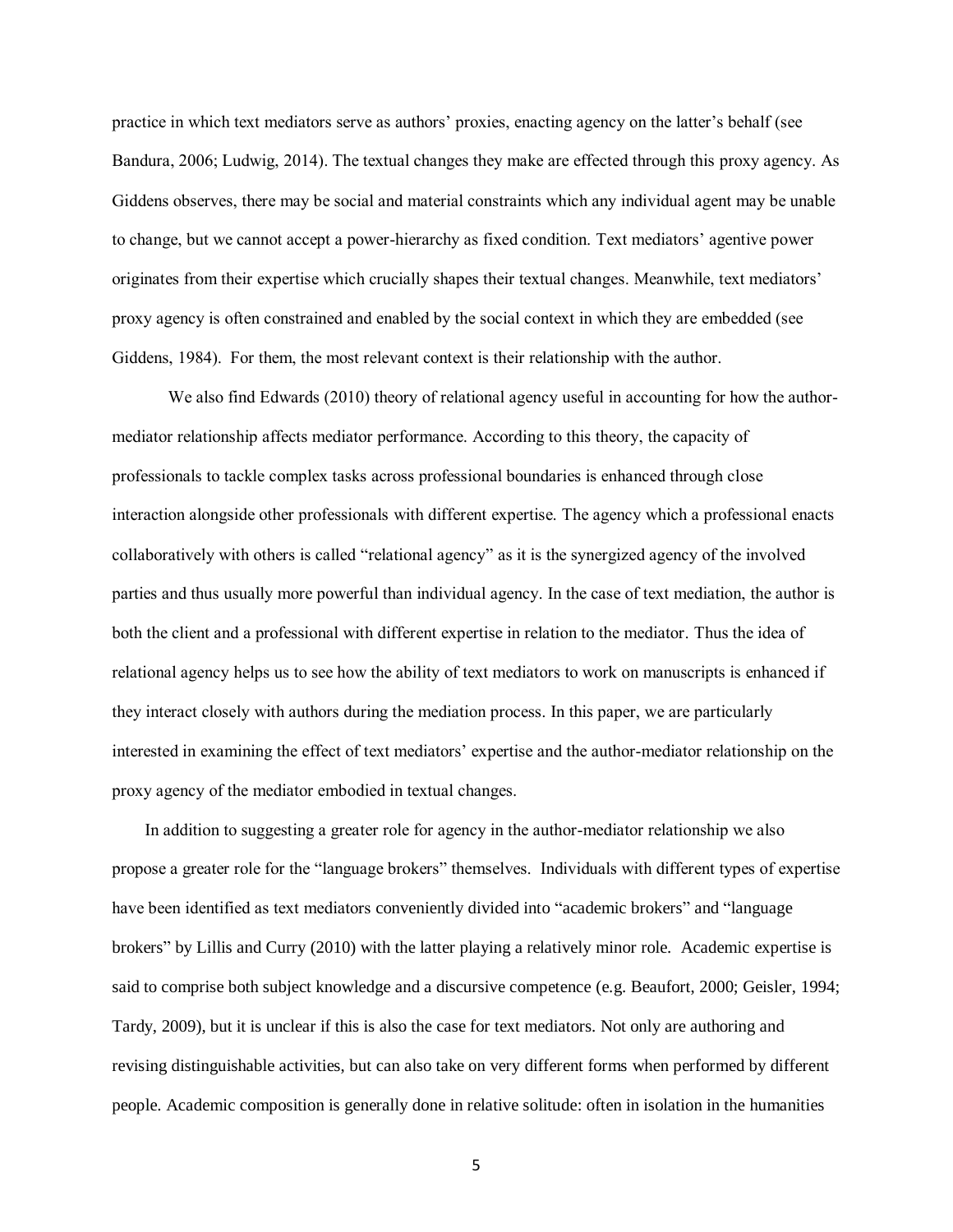and as part of an assigned division-of-labour in the sciences where sections or parts of a paper are assigned to individuals. During text mediation, in contrast, the two roles may be occupied by different people, especially where the mediator works in collaboration with the author, complementing the skills of the latter and bringing a different expertise to the process (Luo & Hyland, 2016).

Nor can we assume that all authors have the same specialist knowledge, grammatical competence or rhetorical expertise and require different kinds of assistance from a mediator (Lillis & Curry, 2010). Thus, the expertise needed by any particular mediator varies with the context. Despite this, conventional wisdom tends to assume that a mediator requires a significant grasp of relevant subject knowledge. This is clear in the emphasis given to this by language services in their advertising:

…one of our editors with specific expertise in your academic area will remove all grammar errors and make recommendations for improving the flow and readability of the manuscript.

(A*merican Journal Experts* www.aje.com, accessed 04/20/2016)

This assumption is also reinforced by many journal editors:

You need to find an editing service — not somebody who's just going to fix your grammar but who understands your work and can highlight what's important…

### (Kaplan, 2010, p. 722)

This assumption that mediators need specialist subject knowledge also receives support in the applied linguistics literature. For instance, Willey and Tanimoto's (2015, p. 63) English teachers editing abstracts in the healthcare field often found themselves "drifting into strange territories" while Lillis and Curry (2010) argue that "language-brokers" mainly orient to sentence level corrections and that the mediation of subject specialists was essential in assisting their non-Anglophone European scholars to publish. The view that subject knowledge is a central source of a mediator's agentive power feeds a market of text mediation dominated by subject-specialist mediators (Kaplan, 2010; Xia, 2013). On the other hand, however, discursive knowledge of academic genres cannot be underestimated as a key resource in text mediation (Burgess, Fumero Pérez and Díaz Galán, 2006; Kerans, 2001). Various studies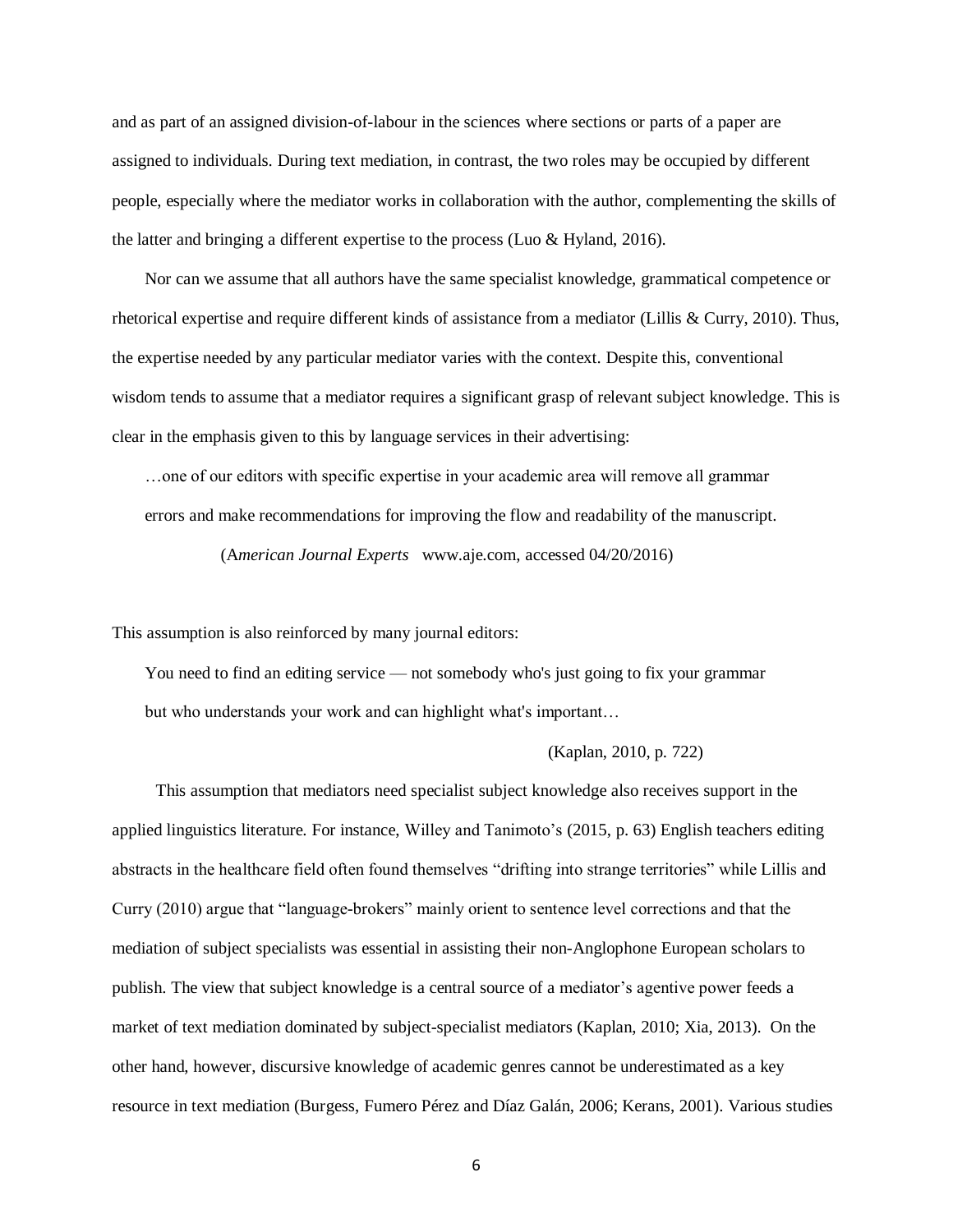show that language mediators often compensate for their lack of insider subject knowledge by working closely with the author on rhetorical issues (Flowerdew & Wang, 2016; Li & Flowerdew, 2007). More radically, their knowledge of appropriate rhetorical practices allows them to go beyond linguistic revising to influence how scientific content is presented (Burgess et al 2006; Kerans, 2001; Luo & Hyland, 2016).

#### **Research questions**

The issues discussed above raise important questions concerning the extent that subject knowledge and rhetorical genre knowledge are necessary to successfully inform the work of text mediators. They raise the possibility that language professionals can overcome their unfamiliarity with the subject knowledge of the text to effectively advise authors in revising for publication. This further suggests that there is an important interactional dynamic in play in this process and that a better understanding of such interactions has the potential to inform both text mediation practices and revision research. Our approach to these issues was to focus on a single text written by an EAL doctoral student in China and explore the mediations performed on it by three different individuals. Following this case study method we address the following questions:

- 1) How do different types of expertise influence text mediators' textual changes?
- 2) How does the author-mediator relationship shape textual outcomes?

### **Context and participant: Introducing Amy**

Our study focuses on Amy (pseudonym) whom we recruited as a participant for a larger study of how Chinese scholars used text mediators. Amy was finishing her doctoral program at a hospital affiliated to a national university in China (NU Hospital) where successfully publishing in SCI-indexed journals was a prerequisite for graduation. The Chinese government's determination to become a leading international player in scholarly activity has meant that many universities now require PhD candidates not only to publish in SCI (science citation index) journals as a graduation requirement, but that those journals should have impact factors beyond a certain threshold. Consequently, doctoral students now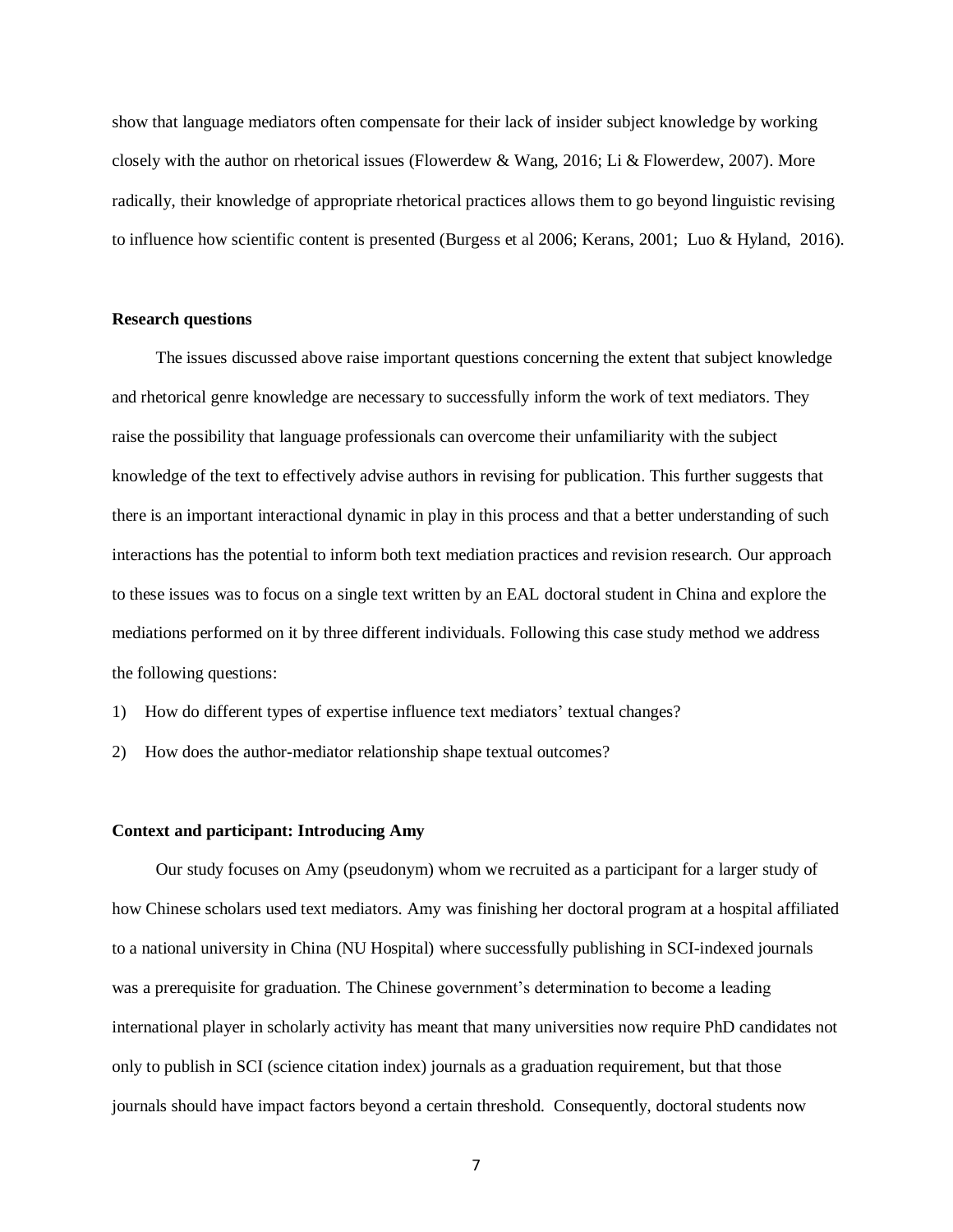account for the majority of authors of SCI-indexed papers in many Chinese institutions (e.g. Wuhan University, 2015). Amy's institution ranked target journals into a hierarchy of four categories of A, B, C and D with very clear requirements for graduates:

…to publish one article in a category B journal or two in category C journals (with at least one being SCI-indexed)… (NU Hospital document, 2012)

Despite this, few Chinese scholars have received training in written English and many lack any knowledge of academic English. English education in secondary and higher education largely neglects writing altogether (Cai, 2012) or comprises short essays on a limited range of topics (You, 2004). Research students have recently been offered academic writing courses (Luo & Hyland, 2016), but these remain inaccessible to the majority (Cargill, O'Connor, & Li, 2012). This situation is not improved by the fact that many supervisors themselves are limited in both English proficiency and publishing experience (Duszak & Lewkowicz, 2008; Luo, 2015) and thus unable to effectively mentor students. Many scholars therefore feel disadvantaged when writing in English (Li, 2002) and struggle with the English they need to write papers, often leading them to submit their work to low impact factor journals (Fu, Frietsch  $\&$ Tagscherer, 2013). Consequently, text mediators have become a key resource for many PhD candidates desperate to publish to meet graduation requirements (Xia, 2013).

When we met Amy she was only three months away from the end of her programme and was in a state of panic, having had her paper rejected first by a category A journal (hence Journal A) without review and then by another in category B (hence Journal B). While a third journal in category C (hence Journal C) had given her a "revise and resubmit" decision, she could not fully understand the reviewer's comments and did not know what to address. She desperately needed to secure publication in this journal or would have to submit to less prestigious journals, thereby devaluing her research and delaying her graduation.

Amy's manuscript was an experimental article with a conventional IMRD structure focusing on the effect of a gene called Fsg3 (pseudonym) within the mitochondria on the formation of atherosclerosis.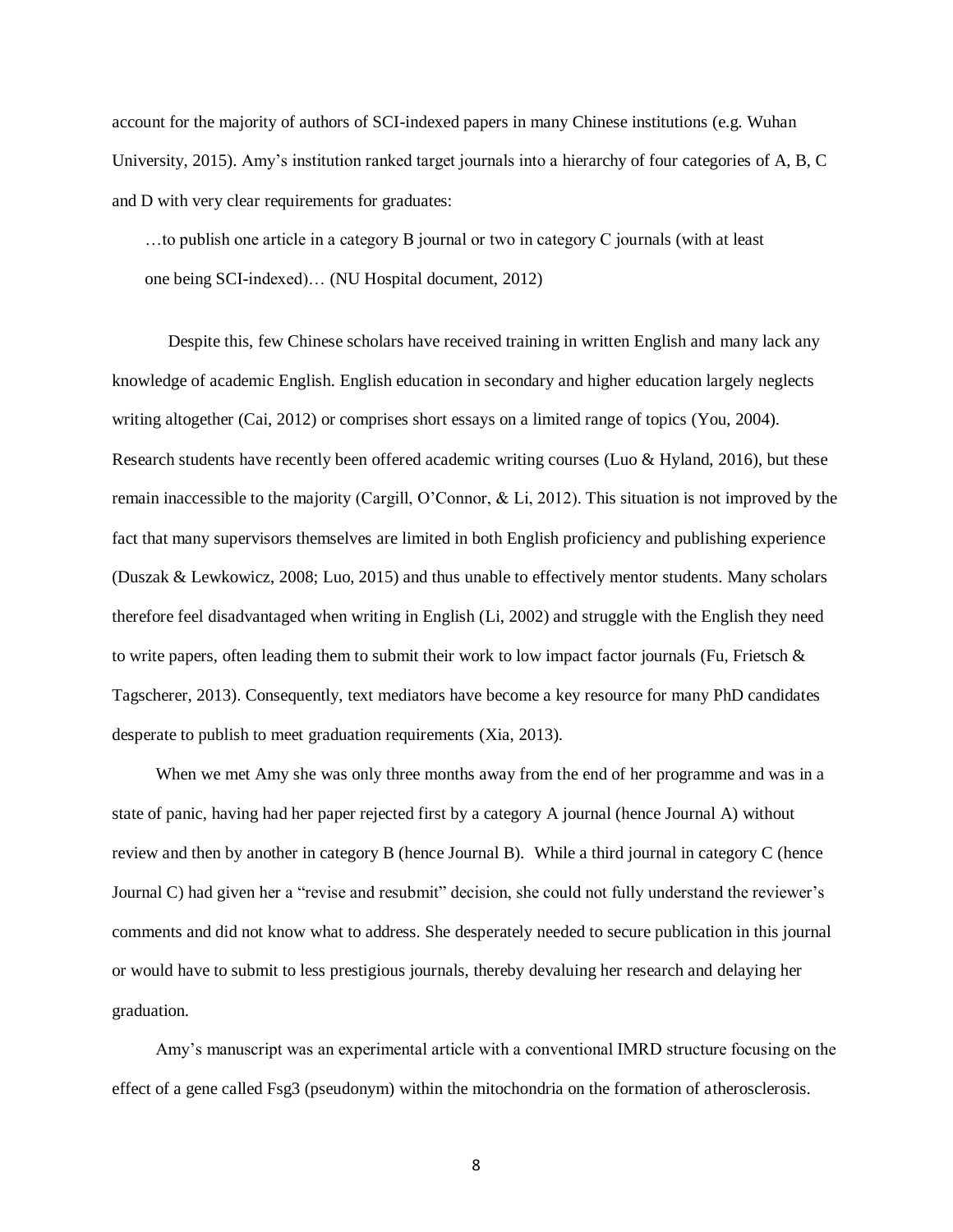The topic lays at the intersection of molecular biology and medicine. Like many graduate students in China, Amy had not received any formal instruction in English academic writing but instead adopted a strategy of language reuse (see also Flowerdew and Li, 2007). As she said in an interview:

I copied most of the sentence structures from published articles and squeezed in my own content. (interview, 05/09/2014)

A serious problem for Amy was that she felt "all alone on the road to publication," Her supervisor, professor Hu (pseudonym), had helped her select an interesting topic but was inexperienced in publishing internationally and had limited English proficiency. So, despite being the corresponding author, Hu merely gave general criticisms while Amy worked alone on the paper. Amy's fellow doctoral students and co-workers could not help with her article and so, with little confidence in her own writing ability and without institutional support, Amy decided to hire a professional text mediator to edit her paper prior to submission. In the end, her paper was only published after intervention by three text mediators.

# **Methodology: Data collection and analysis**

Our methodology follows Myers (1985) by employing multiple data sets and types of analysis, drawing on interviewing, records of participant communications, research diaries, and analyses of the manuscript, a process Lillis and Curry (2010) more recently described as "text history." Specifically, we collected eight versions of Amy's paper: the original draft, three drafts edited by three text mediators (M1, M2 and M3) with track changes, two self-edited drafts under M3's guidance, the draft before final acceptance and the published version. We examined all these versions highlighting the three drafts edited by the three text mediators.

Amy was interviewed twice in Chinese with each interview lasting about one hour and conducted face-to-face and audiotaped. The first interview revolved around her context of publishing and her experiences with the first two mediators while the second focused on the text itself and her responses to the mediators' interventions. Amy also responded to queries during the research via QQ, a synchronous messaging service popular in China, and supplied all communication records with M1's employer, M2,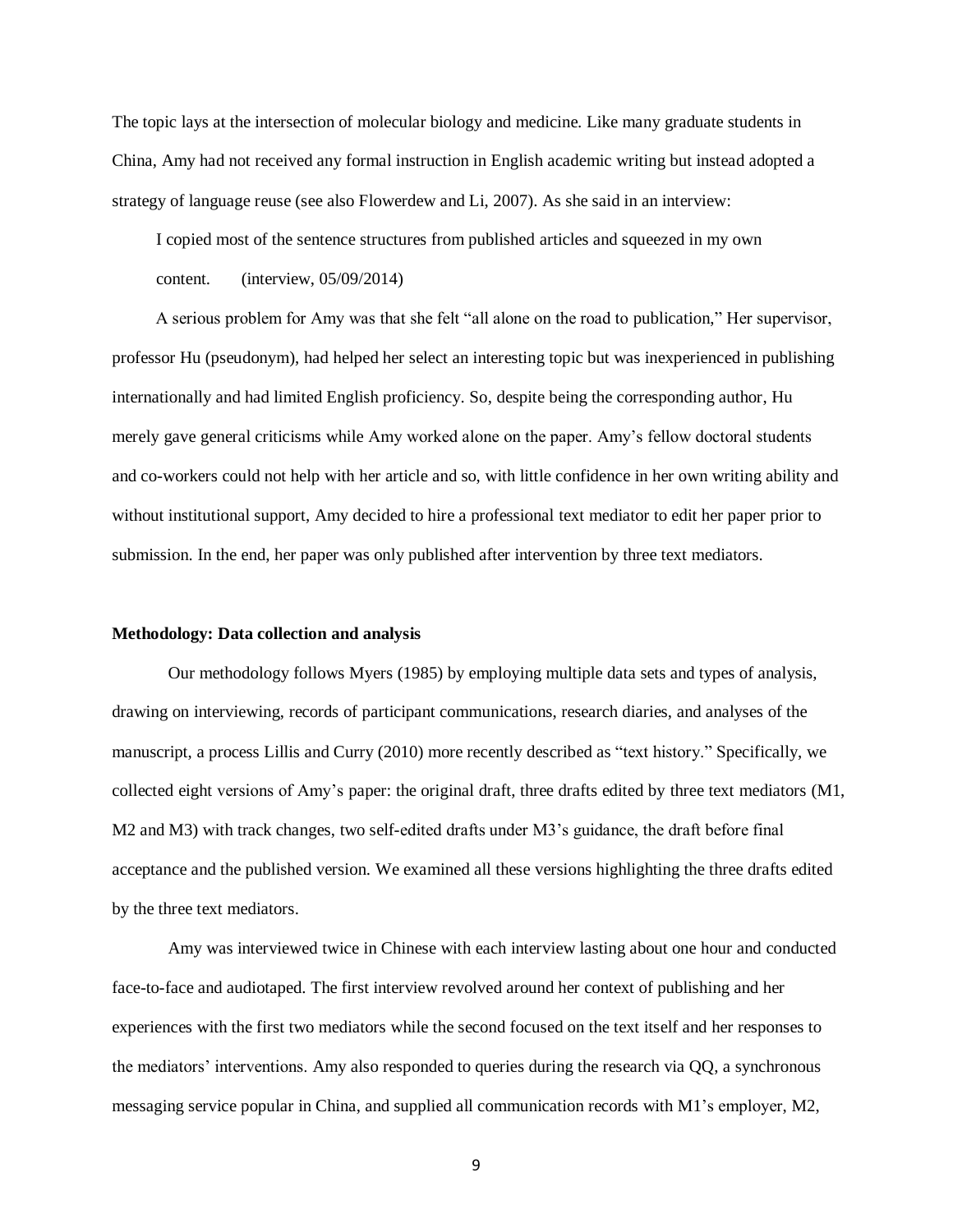and with the three journals to which she had submitted her manuscript. Additionally, information about M1 was supplied by her employer and that of M2 was downloaded online from a website where he advertised his editing service.

M3, the first author of this article, was included since she was the last mediator who worked on Amy's manuscript and because, as Canagarajah (2012, p. 260) argues, the researcher him/herself should be valued as "a rich repository of experiences and perspectives" rather than suppressed. Recognizing her peculiar role in this research, we took rigorous measures to ensure the reliability and objectivity of her data. She kept a research diary and wrote a detailed recount as a text mediator in response to questions posed by the second author in lieu of the interview. We strongly believe that her inclusion as a participant does not affect the validity of our research but strengthens it considerably.

The recorded interviews, together with all the other qualitative data, were transcribed and entered into MAXQDA 11, a qualitative data analysis programme, together with all the other qualitative data for coding. Following Saldaña (2009). the coding process involved a two-cycle procedure of open coding and axial coding. In the first cycle, data were read line by line and assigned to different concepts. The second cycle of coding grouped these concepts into themes. The data, codes and themes were then repeatedly checked and refined over several months. The textual data also underwent two analytical cycles, one form-based and the other function-based. In the form-based analysis, the taxonomy in Willey & Tanimoto (2012) was adapted to include revisions of different sizes coded as major, meso and minor. A major revision is one of ten words or more, a meso is one between six and nine words, and a minor one fewer than five words. A revision spanning more than one sentence was only counted once.

The fact that form and function are inseparable in language use, means that form revisions always have functional effects, and the most salient functional changes are those which affect move structure and theme progression. Therefore, changes in these were examined to see the functional effect of revisions, comparing the original with the revised versions. We followed theme analysis discussed in Thompson (2005) and the move analysis proposed by Holmes (1997). Names of the moves, steps (constituents of moves) and move cycles were either derived from previous studies (e.g. Basturkmen, 2012; Holmes, 1997)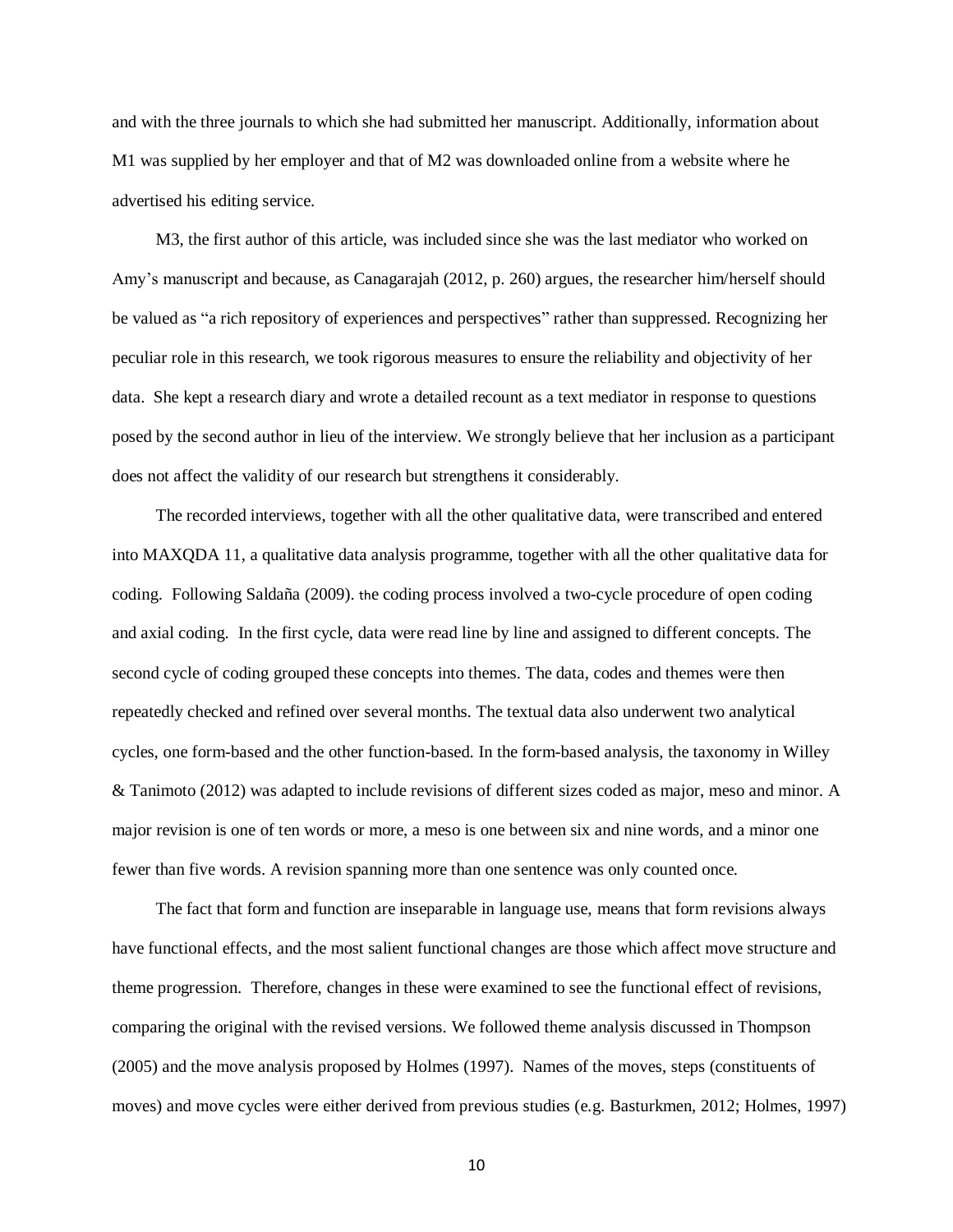or based on our own analysis. Texts were double coded by both authors with an agreement rate of 93.8%.

We decided to focus on mediations which impacted on the discussion section only for two main reasons. First, it was the only section which all the three mediators worked on in detail and so best reflects the different contributions of the mediators and the main changes in the text. Second, it is widely regarded as the most difficult section of the research article (RA) to write, and Amy confirmed that she regarded it as the most rhetorically challenging.

Amy's original discussion section consisted of nine paragraphs in 59 sentences with 1520 words. In terms of moves, the original text was confusing and displayed novice features. While the first and the last paragraphs summarized and restated major findings respectively following conventional practice, the middle paragraphs deviated from the commonly found results-comment patterns described above. Instead, Amy's text was characterized by constantly recycled information-result moves with some information moves sprawling over as many as seven consecutive sentences. Moreover, previous studies were only loosely listed without strategic organization while the results Amy presented always confirmed rather than differed from previous studies. The excessive use of information moves and constantly confirming earlier results marked Amy as a novice writer unable to authoritatively foreground novelty.

### **Text mediation: The life of a research paper**

M1 worked on the manuscript before its submission to Journal A which endorsed the topic as interesting but dismissed the writing as unfocused with a number of editorial comments and rejected the paper without review. Amy approached M2 for help revising the paper for content and structure, but the revised paper was rejected by Journal B. With her graduation deadline approaching, Amy sent the manuscript, with little further revision, to Journal C which asked her to revise and resubmit, ensuring that the novelty of the paper was more clearly foregrounded. As a novice author, Amy could not interpret the comments she received so showed them to M2, who required an additional fee to help. Amy then saw the first author's advertisement recruiting participants for her dissertation project, promising to edit a paper free of charge in return for sharing experiences about publishing. Amy volunteered, and M3 undertook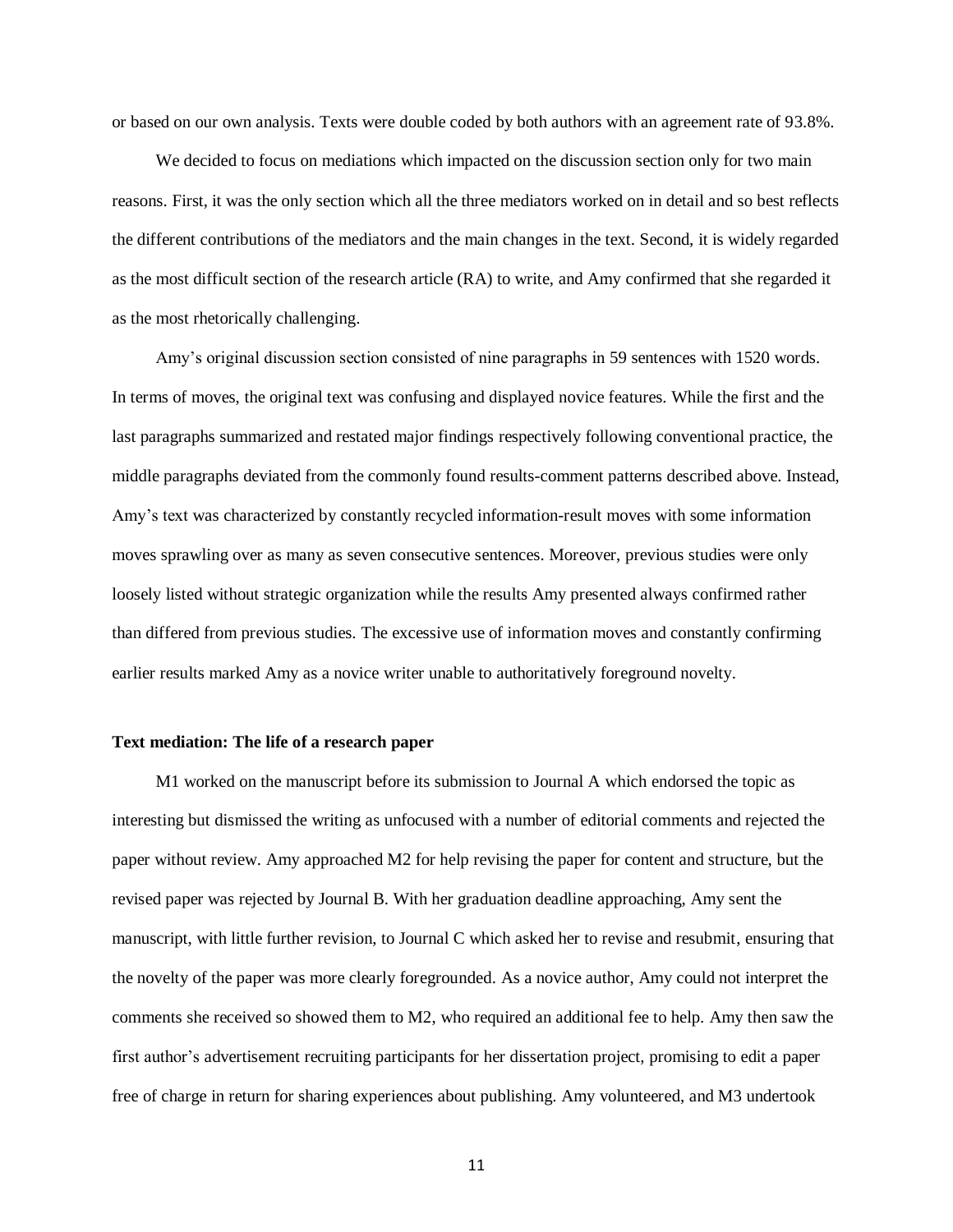extensive changes to her discussion section. The resubmission satisfied Journal C which subsequently published it after a few minor changes. We narrate the story of this process in more detail below.

## **M1: The discipline specialist mediator**

M1 is a fulltime native English speaking specialist mediator in biology working for a Europe-based language editing company. She had a strong background in molecular biology with an MS in biochemistry, molecular and cell biology and a PhD in molecular biology. She has also published over 20 journal articles and had extensive experience in editing papers for EAL authors.

Amy selected this editing company after a recommendation from a friend. Unclear about the service her manuscript needed, she selected one called "English Language Editing" from the company's website. This was advertised as being particularly useful for NNES authors, promising:

[We] will ensure your paper is free of spelling and grammatical errors and is consistent. While Amy liked most logistic arrangements of this company, she resented the fact that she could not communicate with her assigned editor directly:

Everything must be intermediated by the company. So there is no possibility for communication, synchronous communication. (interview, 07/16/2014)

Like other editing companies, this company deliberately restricted communication between the editor and the author to prevent their editors from making private commercial arrangements with their clients. Amy's communication with M1 was therefore channeled through the company, as stated in its website:

We welcome any feedback. The edited manuscript may contain editor's comments. You can modify or respond to the editor's comments in the manuscript and flag your changes. Your manuscript will then be rechecked by the original editor at no charge to you. (accessed 05/28/2014)

This double-blinding of the author and the editor meant their only communication was via the text, and while both sides tried to make full use of this limited space, it was frustrating for Amy. M1, however,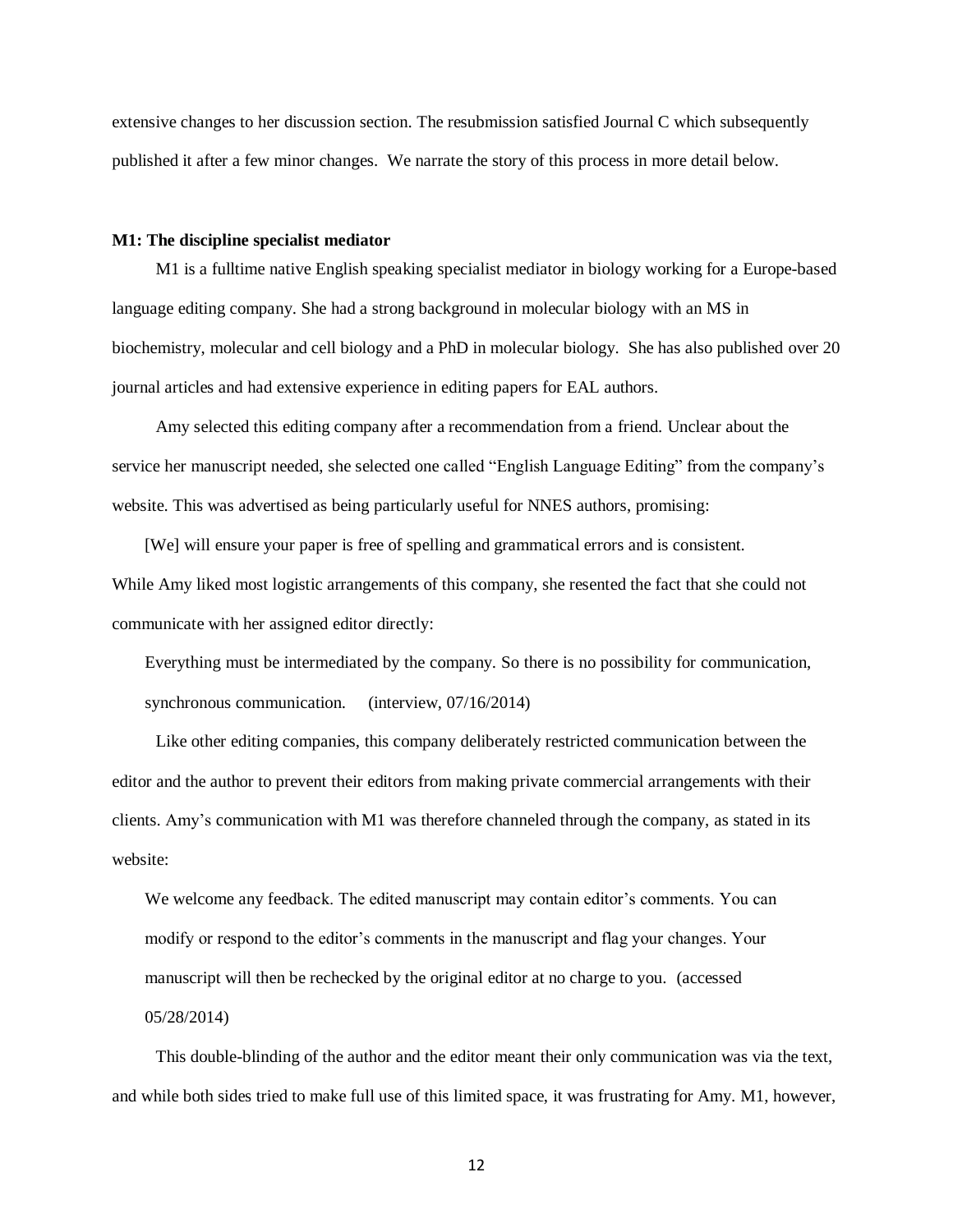was active in communicating with Amy on the text itself by making 69 margin comments across the manuscript, 18 in the discussion section, in the first edit and then adding three more in the second. 30 (43.5%) of these comments asked Amy to double check the revisions. Amy responded to 11 of these and added two new comments explaining her intention or asking questions. Two responses were in Chinese because she could not express herself clearly in English. Although her responses and new comments triggered seven replies and four textual changes, the process was disjointed and unsatisfactory due to the company's intervention. Unable to communicate further with M1, Amy accepted most of the revisions and submitted the paper to Journal A.

Analysis of M1's track-change version shows many small changes distributed evenly across the text. She shortened the discussion section from 1520 to 1367 words and increased the number of sentences from 59 to 61 without altering paragraphing. M1's revisions are shown in Table 1. Table 1: M1's Form-based revisions of Amy's discussion section

|                   | Minor            | Meso                           | Major          | Total          |
|-------------------|------------------|--------------------------------|----------------|----------------|
|                   | $(\leq 5$ words) | $($ >5 words, $\leq 10$ words) | $(>10$ words)  |                |
| Addition          | 6                | $\Omega$                       | $\Omega$       | 6              |
| Deletion          | 37               |                                |                | 39             |
| Rewriting         | 21               |                                |                | 23             |
| Reordering        | 11               | $\overline{2}$                 | $\Omega$       | 13             |
| Recombining       | $\overline{2}$   | $\theta$                       | $\Omega$       | $\overline{2}$ |
| Substitution      | 23               | 2                              | $\Omega$       | 25             |
| Mechanical fixing | 118              | $\overline{0}$                 | $\Omega$       | 118            |
| Total             | 218              | 6                              | $\overline{2}$ | 226            |

Table 1 shows that M1 made a total of 226 revisions in the discussion section. 97% were minor in size and mainly involved mechanical fixing (52%) followed by deletion (17%), substitution (11%) and rewriting (10%). These revisions fulfilled the company's commitment to provide English language editing which ensured correctness and consistency in the text. They did not, however, address functional issues such as theme progression or move structure. Journal A rejected the manuscript without review.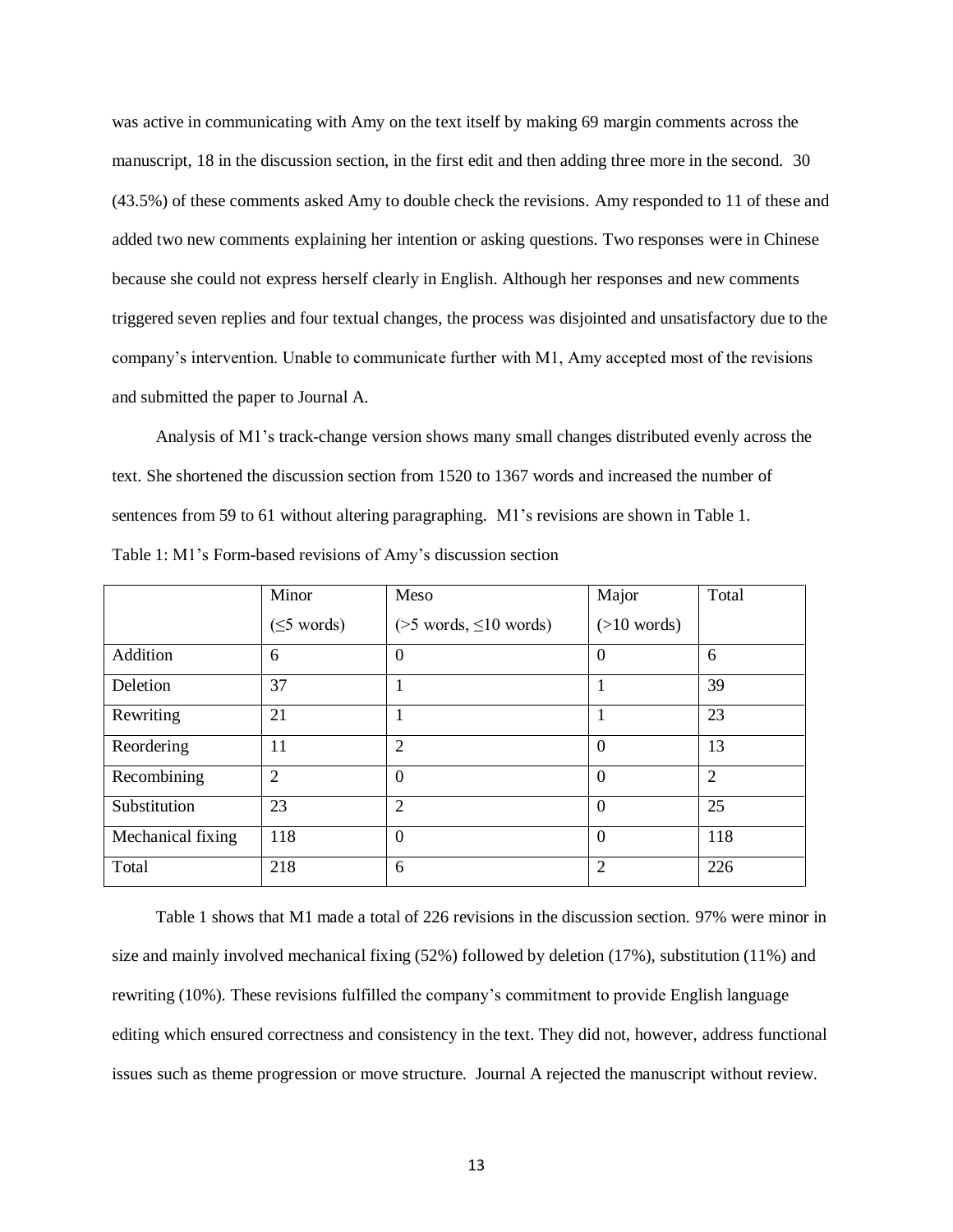Amy then turned to M2.

#### **M2: The field specialist mediator**

M2, another specialist mediator, had a strong background in both molecular biology (an MS in molecular biology and PhD in information science and marine biomedicine) and medicine (working as a postdoc fellow on brain tumor at a US-based medical center for some years). As a Chinese freelance editor brought up and educated mostly in China, M2 was able to communicate with Amy directly in Chinese. In addition, he was very familiar with the editorial and review process as he had published around 20 articles himself, acted as a peer reviewer for several international journals and edited extensively for Chinese authors.

Amy sought help from M2 because she believed his specialist knowledge and publishing experience could, according to her:

… revise the content to make it more appealing to reviewers or to help me avoid doing extra experiments or major revisions… (email from Amy to M2, 11/12/2013)

After receiving his edited version, Amy negotiated with him on three separate revisions through eight emails. Altogether they exchanged 31 emails in addition to their initial communication in an online forum, a total of over 4,000 words. They communicated mainly in Chinese except when quoting text extracts. There was greater communication between these two than with M1 due to the direct contact and removal of the language barrier, but the simultaneous communication that Amy had hoped for was rejected outright. M2 also ignored the supporting materials Amy sent him. For instance, she explicitly stated in another email:

I hope to communicate with you in detail for the revision. Please check what other materials you need. I attach everything in the submission to the first journal here. (email, 11/08/2013) Amy included here her detailed margin comments including this one, addressing an editorial comment from Journal A:

I have decided to change all "cholesterol efflux" into "cholesterol transport" or the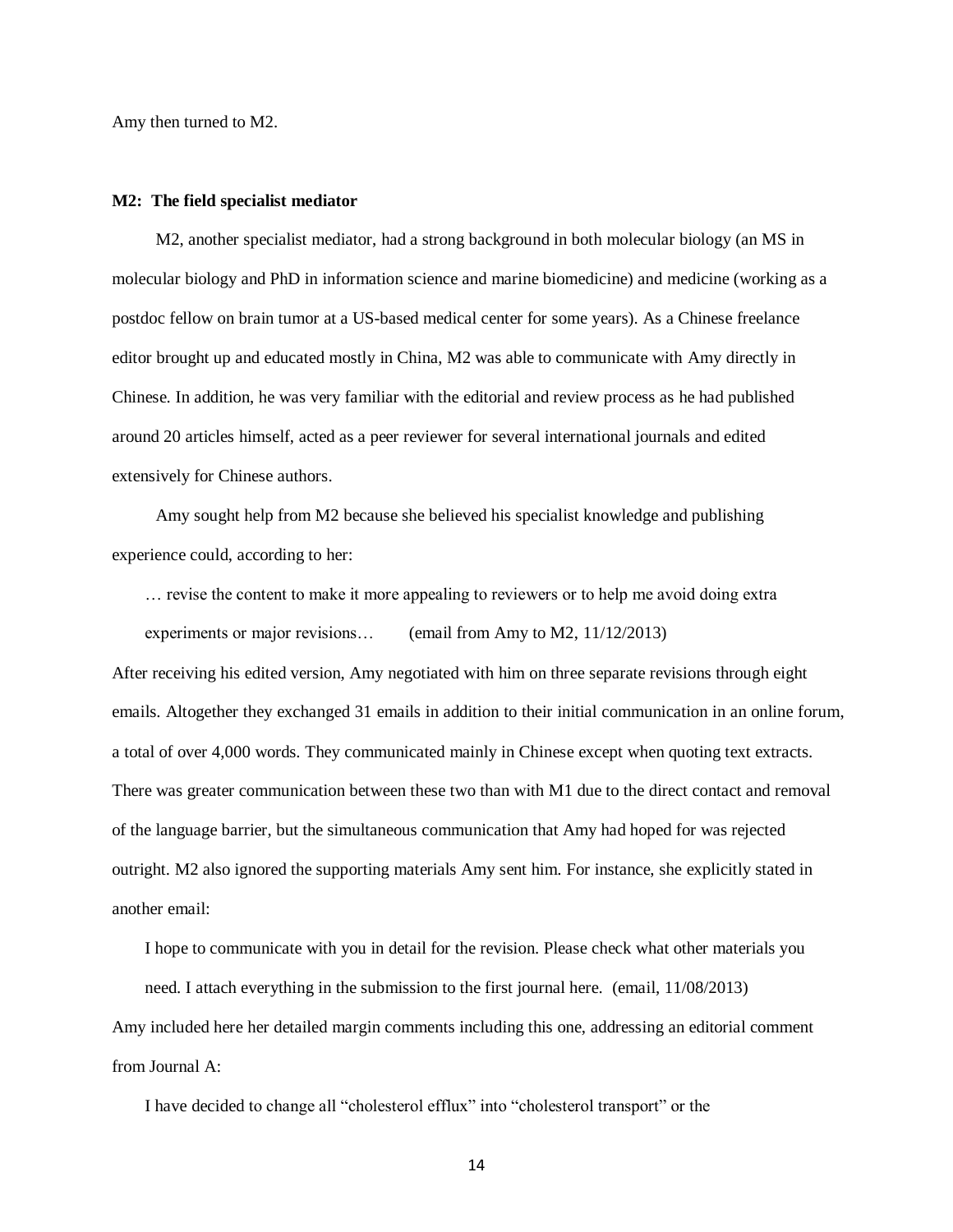protein expression facilitating cholesterol efflux to avoid doing cholesterol efflux experiments using H3.

To her surprise, however, M2 actually increased instances of "cholesterol efflux" from 28 to 33, and her email protesting at this drew the immediate response:

Change all "cholesterol efflux" into "cholesterol transport". (email, 11/22/2013)

Throughout the process, M2 behaved as if the author's wishes were irrelevant and that he never needed to consult her.

The main effect of M2's mediations was to shorten the whole article by eliminating 1097 words, cutting the discussion section from 1444 to 869 words, including removing two paragraphs before the conclusion and reducing the number of sentences from 61 to 39. Table 2 shows the extent of this drastic reduction in text length.

|                   | Minor            | Meso                           | Major          | Total |
|-------------------|------------------|--------------------------------|----------------|-------|
|                   | $(\leq 5$ words) | $($ >5 words, $\leq 10$ words) | $(>10$ words)  |       |
| Addition          | 15               | $\overline{0}$                 | $\theta$       | 15    |
| Deletion          | 10               |                                | 13             | 24    |
| Rewriting         | 3                | 7                              | 6              | 16    |
| Reordering        |                  | $\mathbf{0}$                   | $\mathbf{0}$   |       |
| Recombining       |                  | $\overline{2}$                 | $\overline{2}$ | 5     |
| Substitution      | 11               | 1                              | $\overline{0}$ | 12    |
| Mechanical fixing | 23               | $\theta$                       | $\overline{0}$ | 23    |
| Total             | 64               | 11                             | 21             | 96    |

Table 2: M2's form-based revisions of Amy's discussion section

The largest category of M2's revision therefore was deletion, comprising 25% in all with 13 major in length. The second most frequent category with major and meso revisions was rewriting, accounting for 17% and affecting a greater number of words than all other categories except deletion. Recombining also involved both meso and major revisions.

Most significantly, M2 altered the move structure of the manuscript considerably, primarily via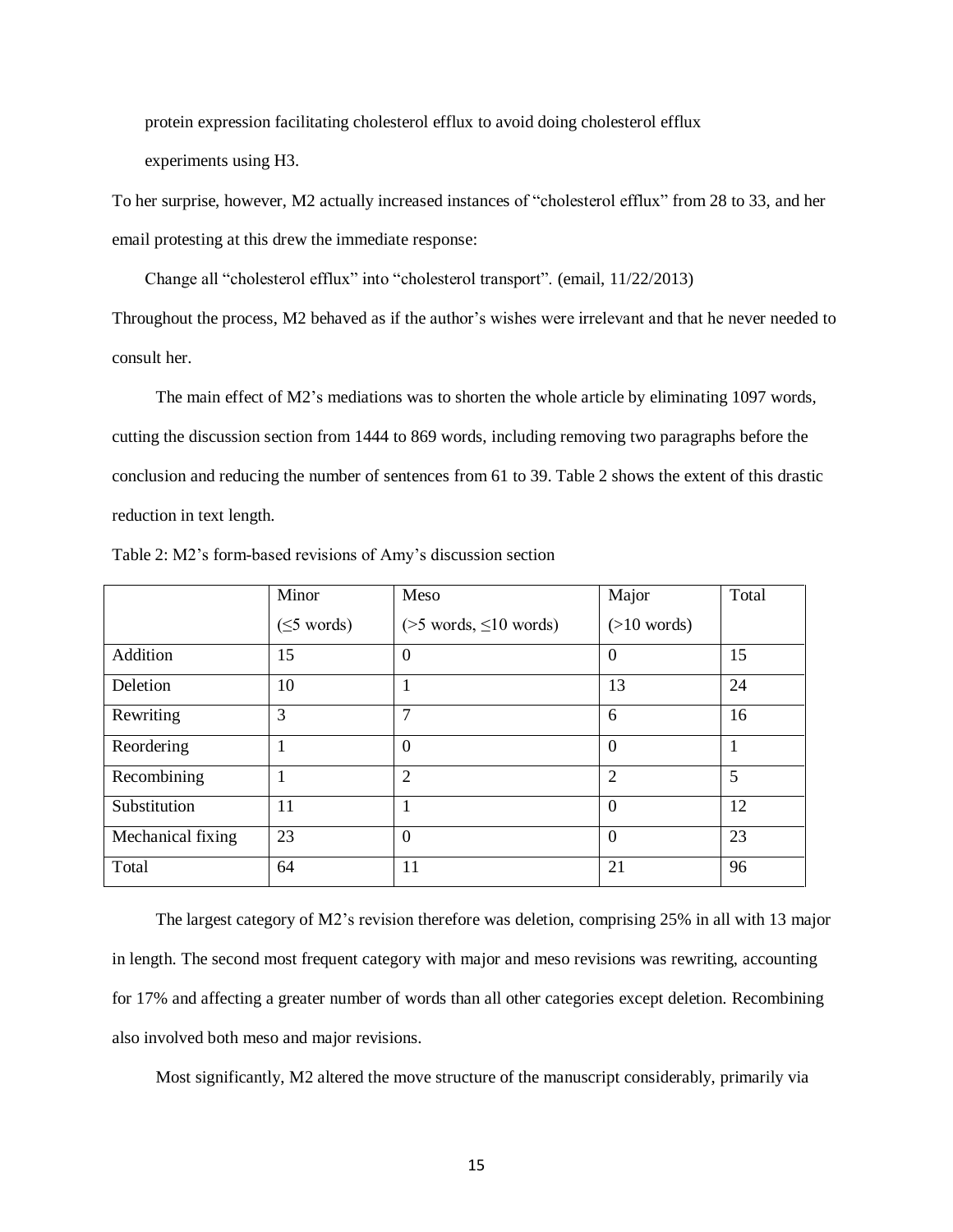deletion. He reduced six moves from the middle paragraphs of Amy's discussion section, including two information moves, two result moves, one research gap move and one further research move. Four of the eliminated moves were in the  $7<sup>th</sup>$  and  $8<sup>th</sup>$  paragraphs which he deleted completely. The other two move changes appeared in the  $2<sup>nd</sup>$  paragraph and had the effect illustrated in Figure 1. These revisions made the text more focused, which was the main reason Journal A had given for rejecting the manuscript.

Figure 1 shows that M2 removed the second sentence, a confusing move which pointed to the research gap without filling it in the next position. Near the end of the paragraph, he deleted three sentences and rewrote the last one, thereby removing the only sentence in this paragraph which reported results, converting the entire paragraph into an information move.

| Original                                                                                                                                                                                                                                                                                                                                          |                                | <b>Revised</b>                                                                                                                                                                                                                                      |
|---------------------------------------------------------------------------------------------------------------------------------------------------------------------------------------------------------------------------------------------------------------------------------------------------------------------------------------------------|--------------------------------|-----------------------------------------------------------------------------------------------------------------------------------------------------------------------------------------------------------------------------------------------------|
| mitochondrial cholesterol transport<br>However, the underlying mechanism<br>(Pointing to gap)<br>mitochondria<br>mitochondrial dysfunction<br>these events<br>overexpression of mitochondrial<br>transporters such as<br>impaired mitochondrial function<br>overexpression of Fsg3 by<br><b>We</b> (reporting result)<br>the silence of this gene | a loose<br>information<br>move | mitochondrial cholesterol transport $\overline{\phantom{a}}$<br>mitochondria<br>mitochondrial dysfunction<br>these events<br>$\rightarrow$ Information move<br>overexpression of mitochondrial<br>transporters such as<br>mitochondrial dysfunction |

|  |  |  | Fig. 1 M2's changes to the move structure and themes of paragraph 2 |  |  |
|--|--|--|---------------------------------------------------------------------|--|--|
|  |  |  |                                                                     |  |  |

M2 did not change the purpose of other moves although he deleted sentences in most of them. Only in paragraph 5 did he extend the result move by splitting one sentence into two rather than adding new information to the text. These revisions were insufficient for Journal B and the subsequent submission to Journal C, which asked for revisions with these key comments:

\* much data on the importance of …and even Fsg3, were already known.

\* as correctly said in the manuscript…the present results are in agreement with data from three references previously published.

\* combined, these facts appear to limit the absolute news value of the present version. Provided this impression can be corrected by proper condensation on known facts and instead giving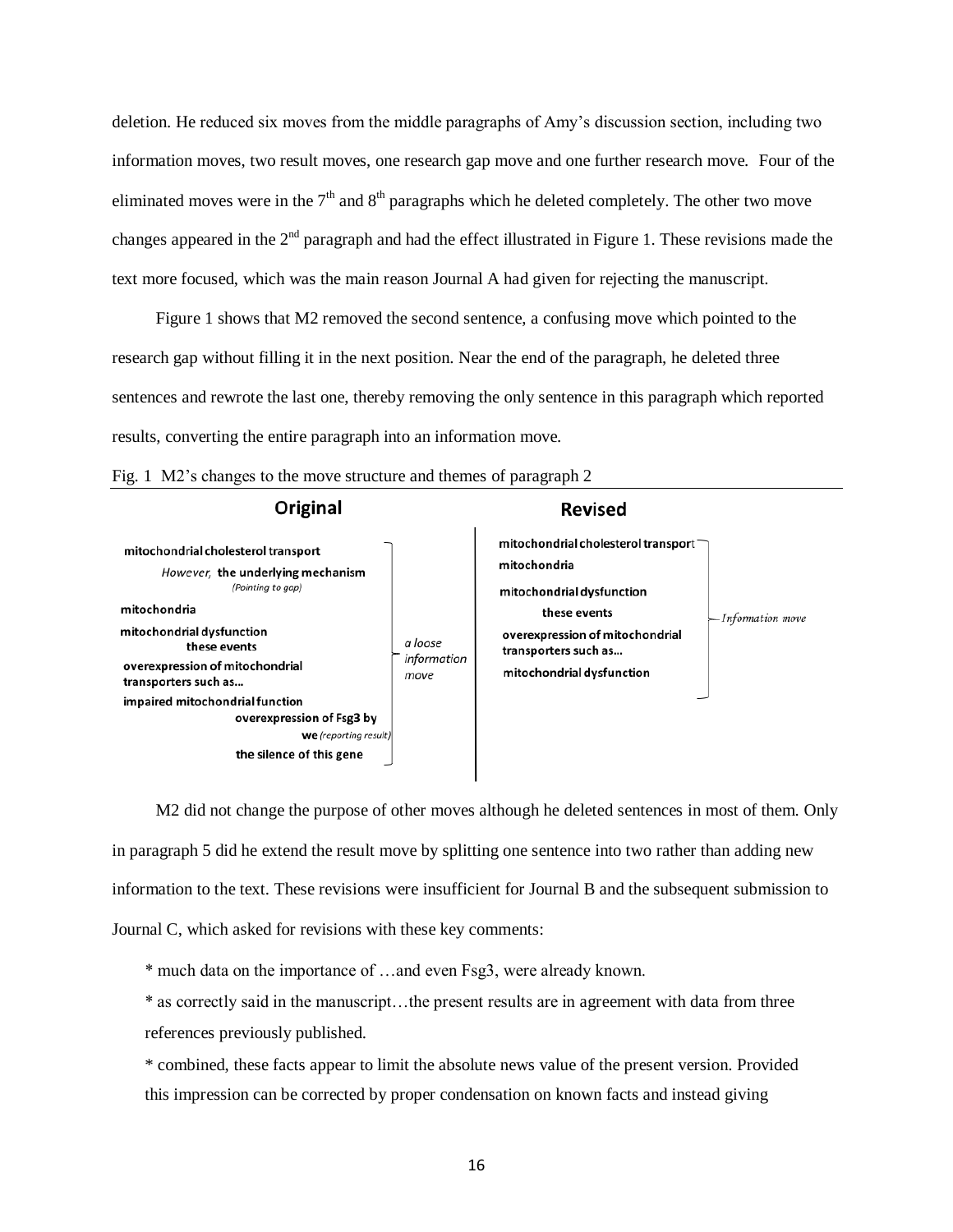highlight on absolute news values, such a revised version may be sufficiently improved. (email, 03/07/2014) At this point Amy turned to M3.

## **M3: The language mediator**

Mediator 3 differed enormously from the other two. With a BA in English and an MA in law, M3 taught English and acted as a text mediator, having edited some 30 manuscripts for colleagues, mainly in medicine, at the time she was contacted by Amy. This experience had led her to a doctoral programme where she was writing a thesis on text mediation for Chinese scholars writing for international publication, a research interest which had familiarized her with genre theory and move structures of experimental RAs similar to the one written by Amy. M3 communicated with Amy via QQ before they conferenced face-toface. Her previous editing experiences had encouraged her to work closely with the author to pool their respective skills to combine subject knowledge and rhetorical knowledge.

M3's discourse knowledge of the RA genre allowed her to diagnose the main problems in the text so that when Amy told her that she believed only a minor revision was needed, M3 disagreed that the discussion section required serious revisions to foreground the novelty of the paper which was buried among the informing and confirming moves. Restricted by her limited subject knowledge, however, M3 was unable to effect these changes alone, and her advice on QQ failed to translate into effective changes. She therefore met Amy face to face and advised her to delete the second paragraph or condense it into a single sentence. When Amy refused to do this she insisted that a topic sentence be added to link that paragraph more closely with the overall topic, or hypertheme, of Fsg3, and that Fsg3 should become both theme and subject in the new sentence.

This led to Amy reordering the first sentence of paragraph 3 in which Fsg3 was both theme and subject there, triggering a discussion where Amy explained the relationship between the following sentences. This resulted in a collaborative reorganization of the paragraph as M3 now had the understanding to add an overarching sentence and rearrange the order of the existing sentences, adding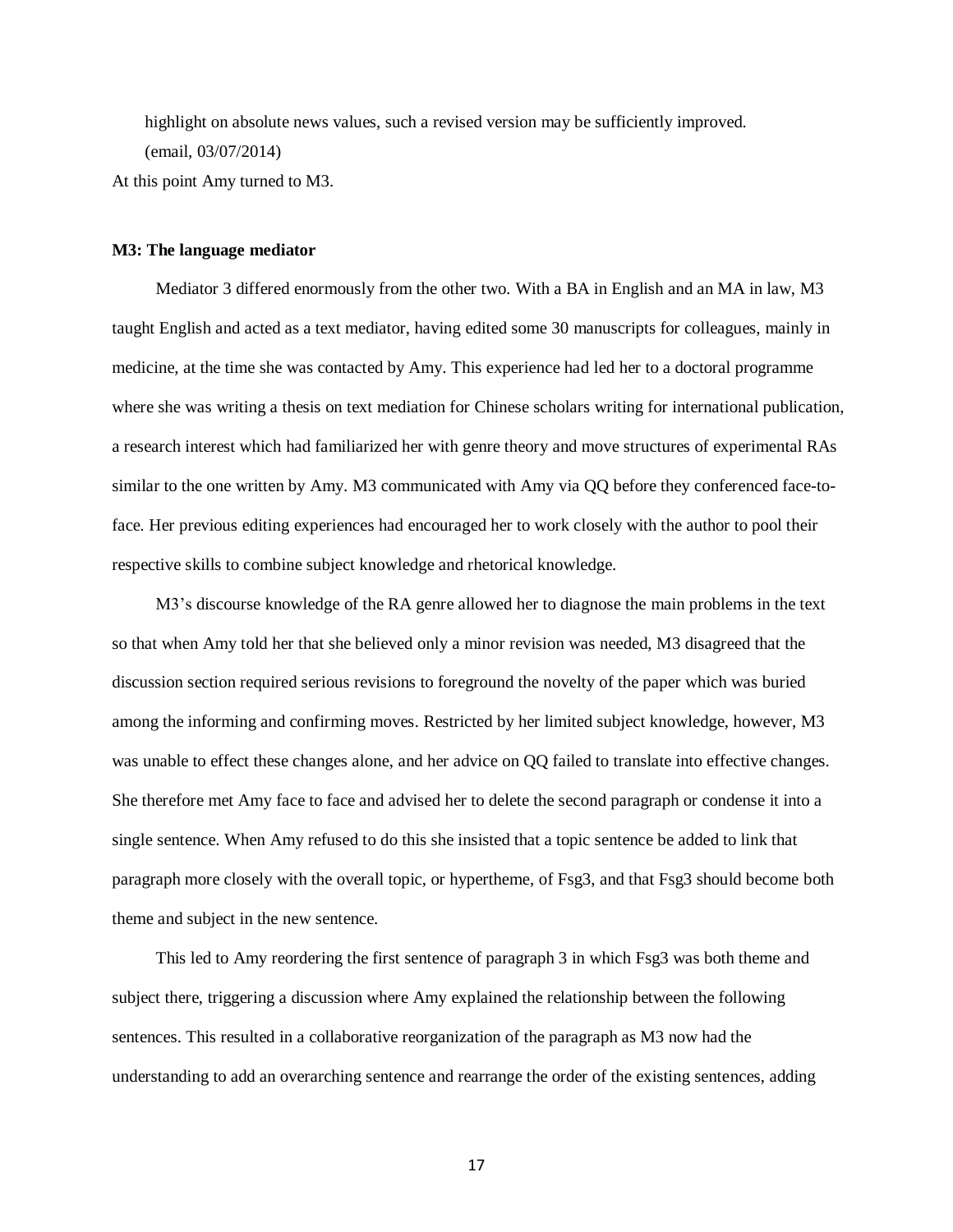metadiscourse markers where necessary. These changes made the paragraph considerably more coherent, as Amy immediately recognized:

I suddenly found my argument being transformed. We're evaluating previous literature

here rather than just listing them! (face to face conversation, 05/08/2014)

With Amy using her subject knowledge and authorizing each revision, M3 rewrote the three middle paragraphs and edited the other two. Finally, Amy was satisfied:

This is exactly what I wanted to say! This is exactly what I wanted to say but did not know

how to. (face to face conversation, 05/08/2014)

The revised version was sent to Journal C and accepted soon after a few minor changes.

In contrast to the other two mediators, who reduced the text, M3 increased the length of the discussion section slightly and altered the paragraphing. These formal revisions are shown in Table 3.

|                   | Minor             | Meso                           | Major          | Total         |
|-------------------|-------------------|--------------------------------|----------------|---------------|
|                   | $( \leq 5$ words) | $($ >5 words, $\leq 10$ words) | $(>10$ words)  |               |
| Addition          | 15                |                                | 5              | 21            |
| Deletion          | $\overline{4}$    |                                | $\overline{2}$ | 7             |
| Rewriting         | $\overline{4}$    | 3                              | 3              | 10            |
| Reordering        |                   | $\overline{2}$                 | $\overline{4}$ | $\mathcal{I}$ |
| Recombining       | $\overline{2}$    |                                | $\theta$       | 3             |
| Substitution      | 6                 | $\theta$                       | $\theta$       | 6             |
| Mechanical fixing | 12                | $\overline{0}$                 | $\overline{0}$ | 12            |
| Total             | 46                | 8                              | 14             | 66            |

Table 3: M3's form-based revisions to Amy's discussion section

M3 initiated the fewest revisions but many of these (32%) were major in length. Her largest category of revision was addition, 21 of 66 (32.8%) with five major and one meso in size. The longest one was a differentiating result move in three consecutive sentences at the end of paragraph 3. Reordering also featured prominently with four major and two meso cases. M3's changes mainly addressed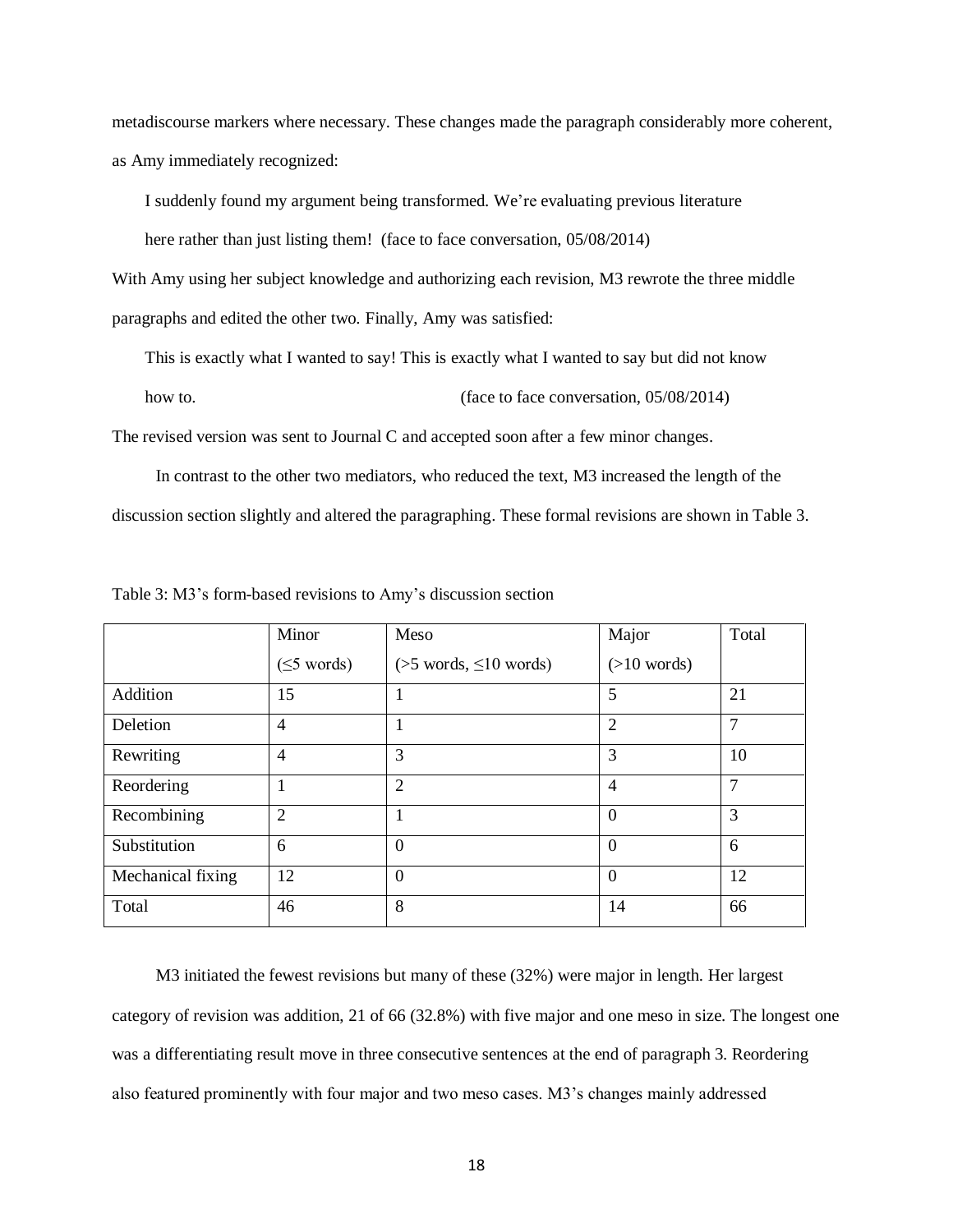paragraphs 2, 3 and 4, though a functional analysis shows that only revisions in paragraphs 3 and 4 disturbed move structure.

Most significantly, M3 changed the loosely organized result move in the  $3<sup>rd</sup>$  paragraph into a closeknit gap-result combination, thereby highlighting novelty and the value of this study. Figure 2 shows the effect of these changes diagrammatically, with the themes and moves in the original and the revised versions. M3's suggestions encouraged Amy to delete the somewhat purposeless information move and replace it with a more dynamic research gap move to drive the discussion forward with new results. Fig. 2 M3's changes to the move structure and themes of paragraph 3



Figure 2 also shows that M3 foregrounded the research gap and occupied by opening a new paragraph and then strengthened the gap by splitting one sentence into two. In addition, she enhanced the coherence of the second paragraph considerably by revising its theme progression (see Fig. 3).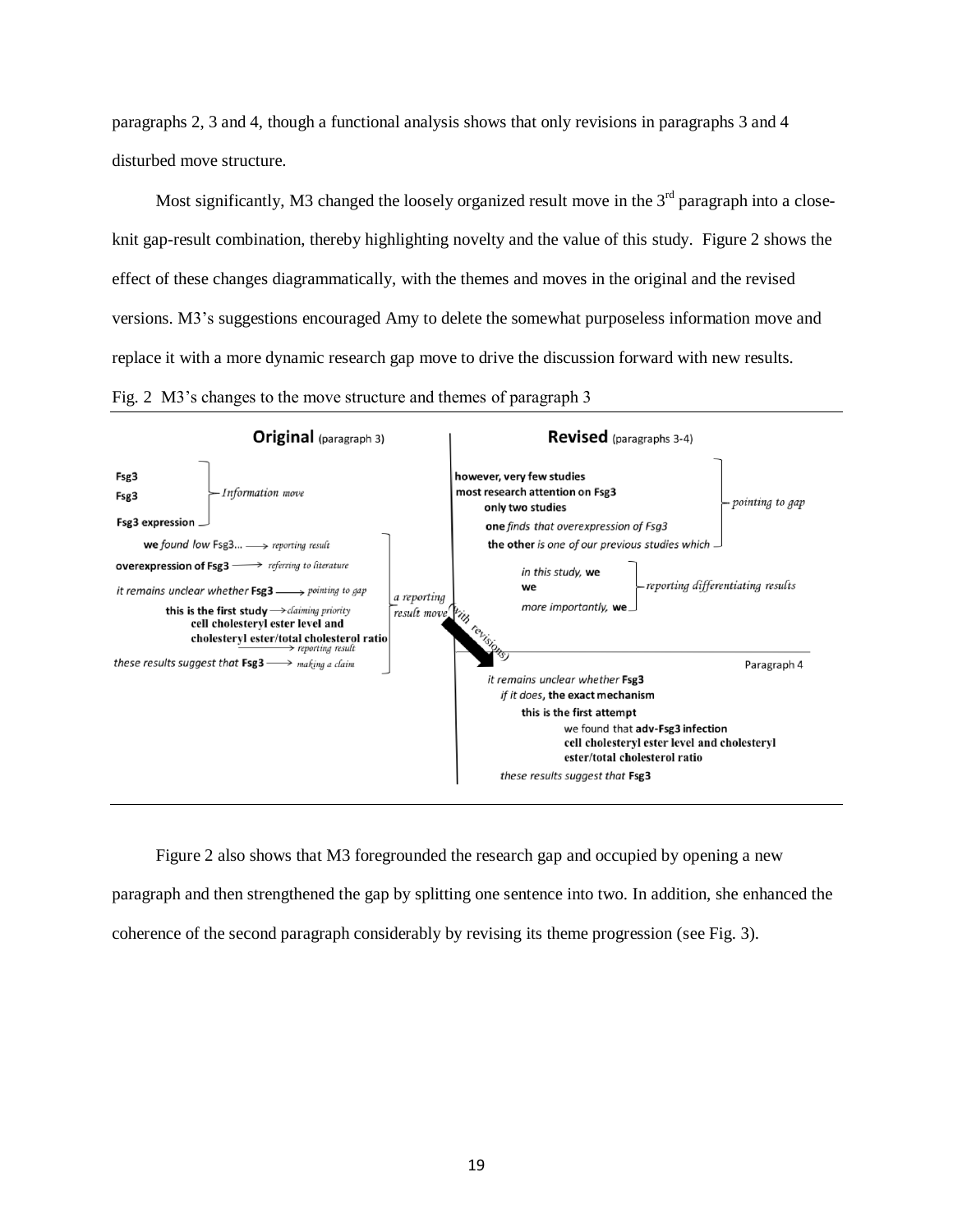| Original                                                                          |                     | <b>Revised</b>                                                                                                                  |                                   |
|-----------------------------------------------------------------------------------|---------------------|---------------------------------------------------------------------------------------------------------------------------------|-----------------------------------|
| in vivo and in vitro studies indicate that<br>mitochondrial cholesterol transport |                     | <b>Fsg3</b> mediates mitochondrial fusion and maintains<br>mitochondrial morphology and function<br>mitochondria are related in | Simple linear progression         |
| mitochondria                                                                      | Simple progression  | three ways                                                                                                                      |                                   |
| mitochondrial dysfunction                                                         |                     | firstly, they<br>secondly, mitochondrial cholesterol transport                                                                  | $\leftarrow$ constant progression |
| these events                                                                      | Derived progression | in addition, mitochondrial dysfunction                                                                                          | $\neg$ Derived progression        |
| therefore, mitochondrial dysfunction                                              |                     | these events                                                                                                                    |                                   |

# Fig. 3 Theme progression of paragraph 2 before and after Mediator 3's revision

### **Expertise and interaction in text mediation**

We have shown how the efforts of the three text mediators, each contributing something different to the process, collectively turned Amy's manuscript into a publishable paper as the majority of their changes were incorporated into the published version. While M1 primarily effected changes of language correctness and appropriateness, M2 and M3 overhauled Amy's manuscript by changing its move structure and theme progression, contributing to her success in publishing the paper and confirming that text mediators can have an impact on EAL scholars' publication success (Lillis & Curry, 2010). The data we present here provide insights into key issues about text mediation practices, which we discuss below.

# *Different categories of mediator expertise*

Most importantly, we hope to have shed light on the part that different kinds of expertise play in text mediation, demonstrating that subject knowledge is only one source of mediators' agentive power. It may, moreover, only be necessary where the author and the mediator are working independently and interacting through the revised text. While both M1 and M2 accomplished their editing alone, M3 was only able to effect changes through negotiation with the author, incorporating the author's knowledge of the topic into her own diagnosis of the problems and her suggestions for ways of foregrounding the novelty of the study. Although M2, whose disciplinary knowledge matched that of Amy's most closely, made the largest number of major revisions, he seemed to operate by relying primarily on his intuitive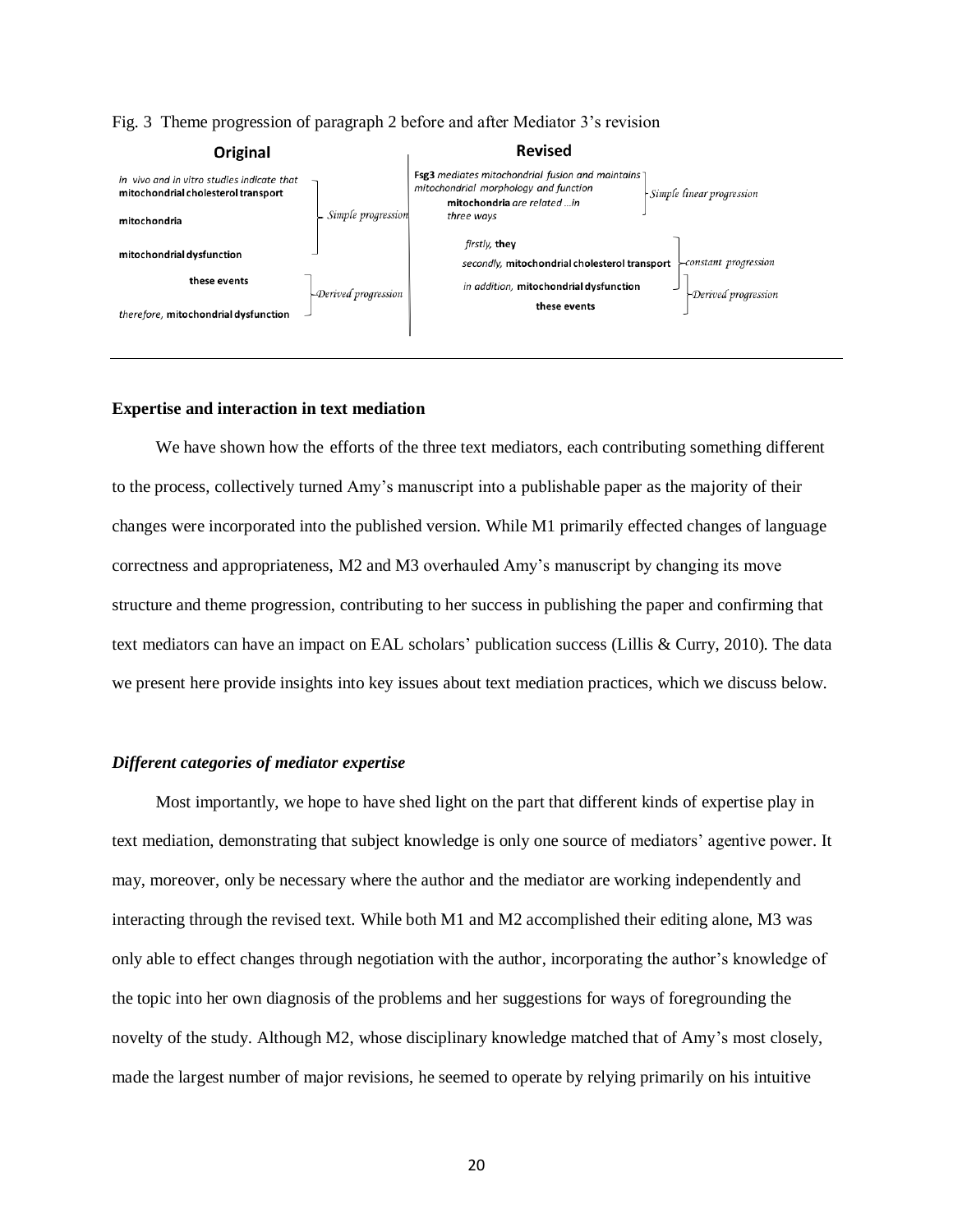knowledge rather than an informed understanding of the genre, and so he focused more on content than the presentation of Amy's research.

In contrast, M3's knowledge of the RA genre enabled her to envisage Amy's discussion more holistically. Above all, her linguistic knowledge and familiarity with the rhetorical structure of scientific articles allowed her to see that linguistic structures like "In the present study, we explored…Our results showed that…Lastly, we find that…" work to summarize major findings and signal move boundaries (Basturkmen, 2012). She then relied on Amy's citation and language signals to decode the discussion section into moves, indicating that there were too many informing and confirming result moves but no differentiating result moves. Thus she concluded, without subject knowledge, that a major revision in the discussion section was needed to correct this.

The fact that moves are typically marked by linguistic signals allows language professionals ignorant of subject knowledge but with an understanding of discourse analysis to recognize the function of text chunks in discipline-specific texts and to edit them accordingly. That this text linguistic knowledge can empower language professionals in this way has been noted in other studies. Thus Ventola and Mauranen (1991) argue that their knowledge of systemic functional linguistics allowed them to improve the global organization and use of connectors, thematic patterns of the result section of a physics paper while Burgess et al (2006) found rhetorical knowledge crucial in helping an author revise an educational psychology paper. The value of this support can also be explained in terms of Flower, Hayes, Carey, Schriver and Stratman's (1986) revision model. In this model, a reviser's effectiveness hinges upon an ability to diagnose the problem accurately which in turn depends on an ability to manipulate text patterns. While academics generally acquire knowledge of the text patterns of their disciplines via professional enculturation (Berkenrotter & Tardy, 1995; Tardy, 2009), language professionals like M3 gain this knowledge via the discourse studies literature.

Awareness of a metalanguage for analyzing texts helps language professionals to diagnose where problems lie in texts and, with the author's assistance, to revise them. For this reason, professional text mediators without such knowledge often turn to the discourse analysis literature to support their work (e.g.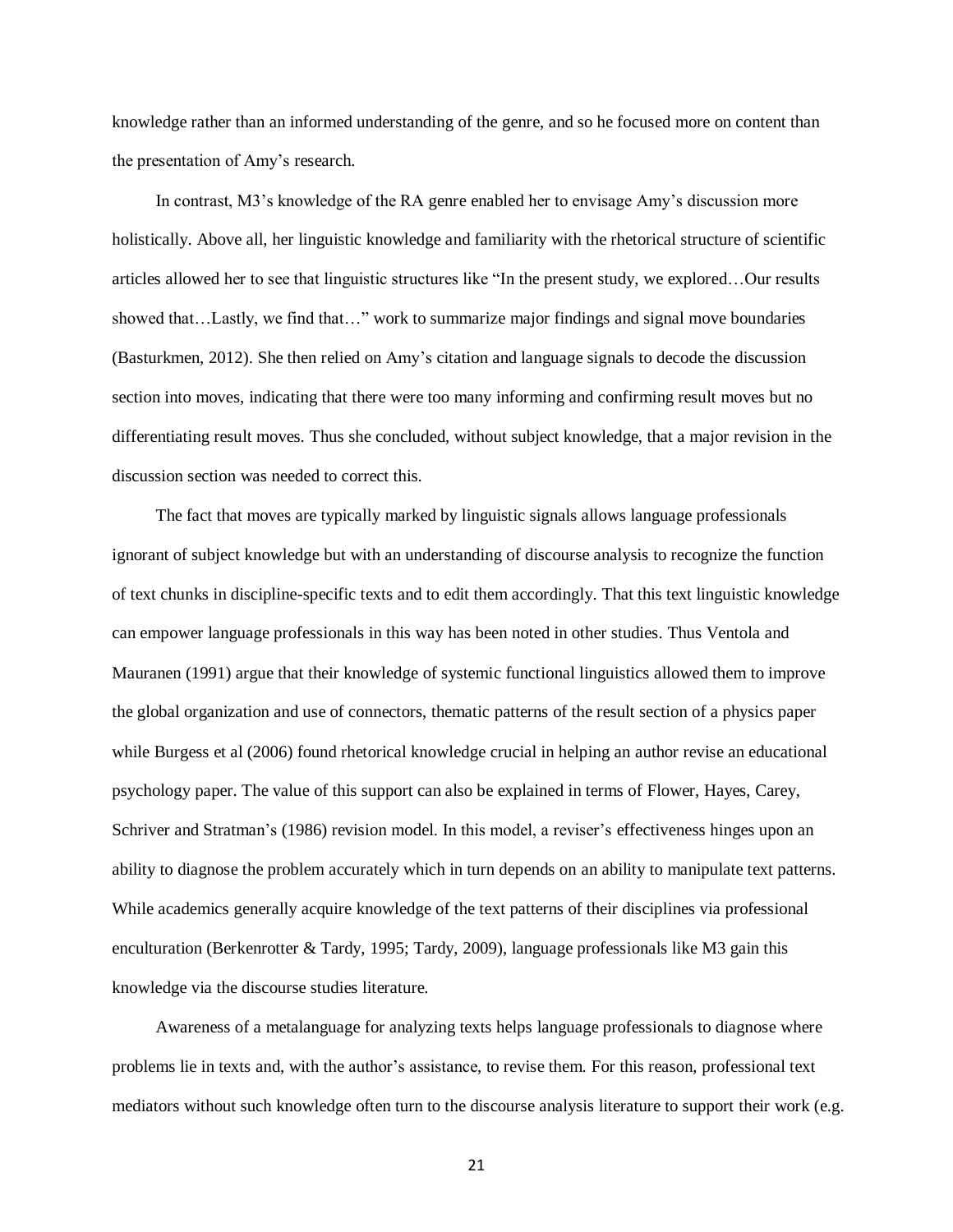Shashok, 2014). But this knowledge alone does not qualify a language professional to take action on a text and evaluate the changes they have made, which meant that M3, unlike M1 and M2 who adopted what seems to be the default "solitary editing" process taken by most specialist mediators, worked hard to develop a collaborative relationship with Amy. In other words, M3 exercised relational agency while M1 and M2 enacted individual agency.

Text mediation is a complex task which straddles disciplinary boundaries, requires empathetic interactions and involves a distribution of expertise. Both participants are able to contribute more, and do so more effectively, by recognizing the expertise of the other, each expanding their capacity by working relationally with each other. In this study, Amy knew more about what she wanted to say in her manuscript and M3 knew more about the structure of the genre and the metalanguage to discuss it with Amy. This pooling of expertise created a synergy which enabled them to co-construct an effective and successful text. In other words, the process shows us that the role of the text mediator is to *complement* the professional know-how of the scientist by filling in the gaps in his or her discursive understandings through negotiation and working through together what the author is trying to communicate.

We see here that discursive knowledge of the target genre can serve as a key source of a mediator's agentive power, facilitating mediation and challenging the popular belief that only specialist mediators have the capacity to mediate texts beyond language. While we acknowledge that this may be an unusual case in that the "language mediator" M3 came to a paper free of mechanical errors, it also underlines the significance of rhetorical knowledge and supports the view of one participant in Willey and Tanimoto's (2013) study that subject knowledge "would be beneficial but is not necessary" (p.28).

## *Author-mediator relationships and textual outcomes*

The study also suggests that author-mediator relationship helps shape the mediator's textual performance in two main ways: the interaction of the participants in the mediation process and the author's willingness to delegate literacy responsibilities to the mediator.

First, the relationship influences the extent the mediator can intervene in editing, a finding which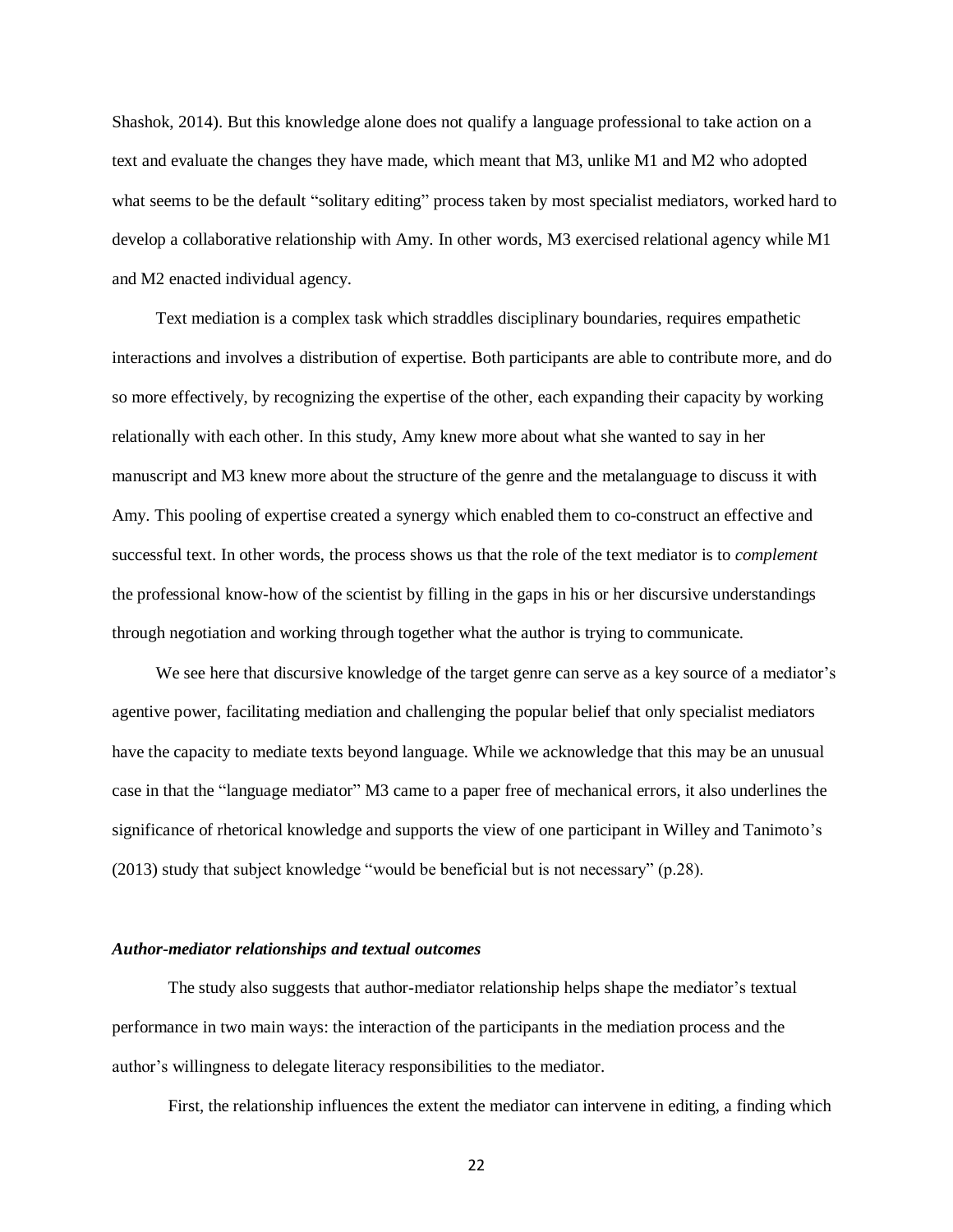lends support to work by Luo & Hyland (2016) and Flowerdew and Wang (2016). We have argued that close interaction with the author is crucial for language professionals who lack specialist knowledge of the author's topic because it helps both participants to complement each other's knowledge. We also hope to have shown that this is no less important for specialist mediators, although it is possible that a commercial relationship may militate against this. While M1 was prevented by both her employer and language barriers from communicating with Amy effectively, M2 evinced little interest in doing so. In fact, neither had full insider status or was well-versed in Amy's subfield. A more personal relationship may have facilitated the development of relational agency and a better understanding about Amy's intentions and helped her to clarify her claims in a way which would be more recognizable by journal gatekeepers.

Without such cooperation neither understood the other's actions: Amy was uncertain about the changes M1 and M2 made, and they failed to see her intentions. For example, M1 inserted 30 margin comments across the text to ask Amy to double check her edits. M2 also misunderstood the author on several occasions and so made revisions which ran counter to the author's expectation, as in the case of "cholesterol efflux." In addition, we can see from Table 4 that M1 and M2 made no meso and major additions, nor did they make any major changes of reordering. Although M1 made two changes of meso reordering, neither went beyond the sentence level. M3, however, introduced five major and one meso additions, and four major and two meso revisions. Since addition at meso and major levels as well as inter-sentence reordering tend to involve knowledge of textual relations, the absence of such revisions suggests that both M1 and M2 failed to draw on Amy's intentions which were implicit in the text and struggled for adequate realization. While M1 was admittedly only asked to edit for language, M2 had responsibility to address issues raised by the reviewer of Journal C by revising content and structure.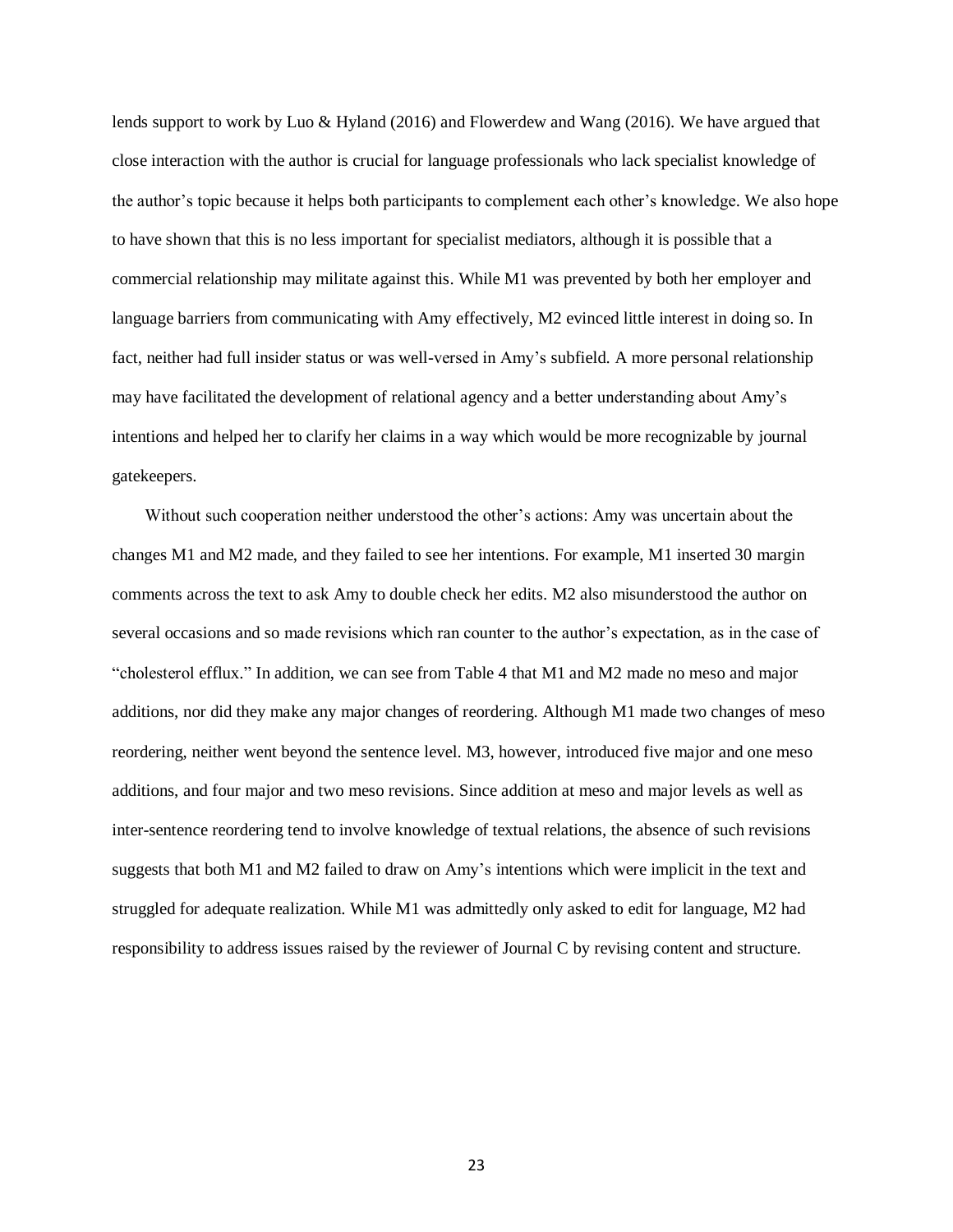|            | Size  | Mediator 1 | Mediator 2 | Mediator 3 |
|------------|-------|------------|------------|------------|
| Addition   | Major |            |            |            |
|            | Meso  | υ          |            |            |
| Reordering | Major |            |            |            |
|            | Meso  |            |            |            |

Table 4: Comparison of meso and major additions and reordering by three mediators

As we mentioned earlier, revising Amy's discussion section for publication in a prestigious journal required the deletion and amalgamation of moves and the addition of new moves. By failing to communicate with Amy, M2 accomplished the first step but not the second. In contrast, through close communication with Amy, M3 was able to add a differentiating result move and turned an information move into a gap move via addition and reordering. Most importantly, she was able to draw on Amy's scientific knowledge rather than limiting herself to what was already in the text. We suggest, then, that the author's participation can augment the mediators' proxy agency by complementing their subject expertise and clarifying his/her intentions, suggesting that the mediator's relational agency with the author is more powerful than his/her individual agency (Edwards, 2010). In other words, EAL authors like Amy are not merely victims of social forces or the dupes of mediators. Instead, they are active agents who can not only marshal external support but also expand the latter's agentive power by participating in the mediation process relationally with them.

We have also identified how the author shapes textual outcomes by authorizing what the mediator should do when acting as a proxy. Normally, a well-informed agent authorizes proxy agency based on the nature of the task and the expertise of the proxy (Bandura, 2006; Ludwig, 2014). However, Amy, like many EAL authors ill-informed about the RA genre and text mediation services, initially misunderstood the nature of the task by believing what her manuscript had needed was only language editing when she enlisted M1. Only after the paper was rejected by Journal A did she realize that her paper needed more than language editing, asking M2 to "revise the content in way to make it more appealing to reviewers and to help me avoid doing extra experiments or major revisions." This different authorization allowed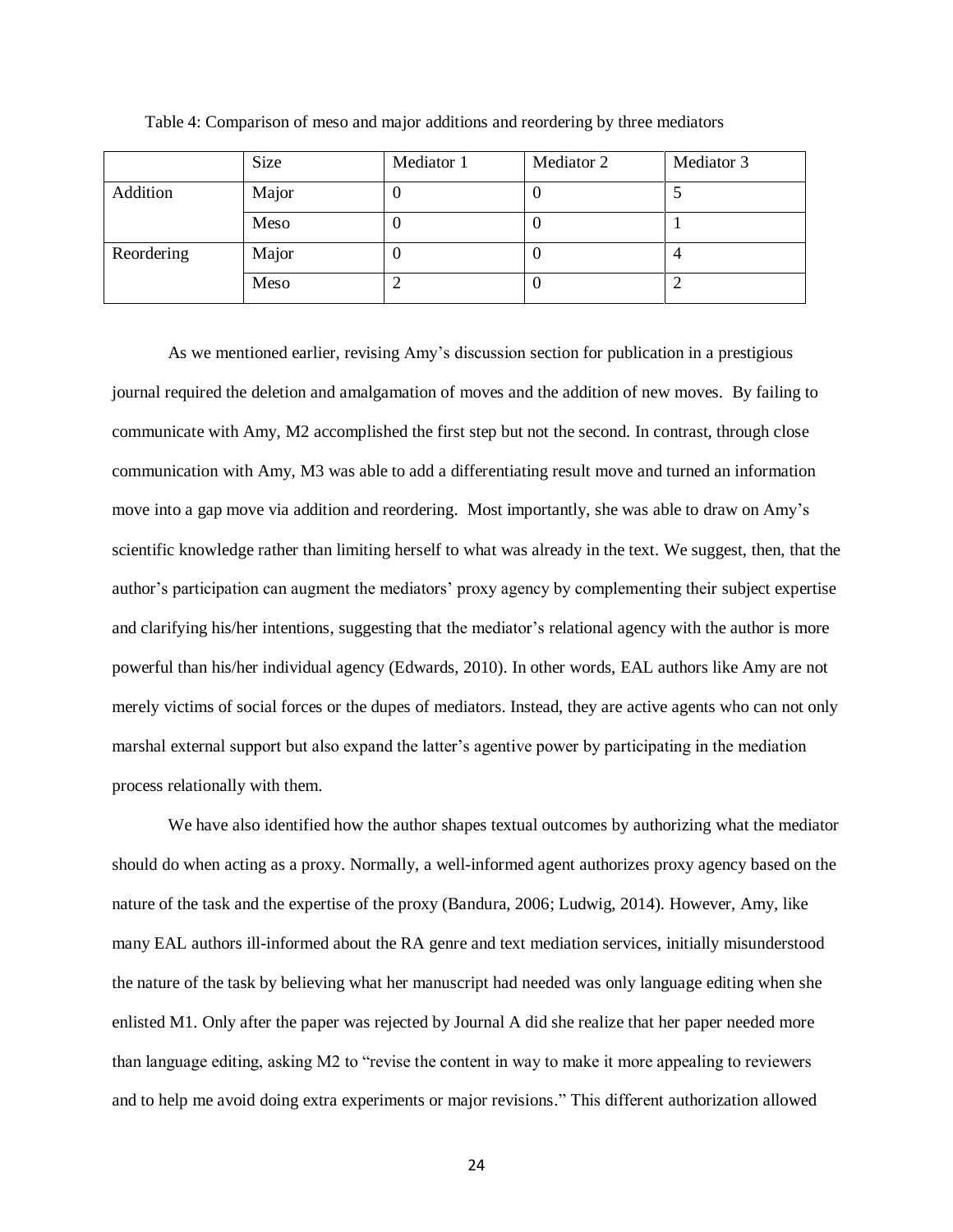M2 to make substantial changes to the structure of the paper. M3, without specialist subject knowledge, was asked to address the comments from Journal C which required Amy to foreground the novelty of her study. These observations suggest that the kind of author-mediator relationship which the author is prepared to authorize will influence the extent of text mediator proxy agency and the success of the process.

# **Conclusion**

We hope to have shown in this case study that text mediators' agency in mediating text is jointly determined by their own expertise and the author-mediator relationship. Both subject knowledge and discursive knowledge can serve as key sources for a text mediator, but the former only seems indispensable when the mediator has to work alone. The latter can empower a mediator but has to be applied in close collaboration with the author and with his or her authorization, creating a context in which mutual trust and support is provided through relational agency.

Our findings have important implications in text mediation practices. First, the finding that a language professional can act as an effective text mediator for scientific authors mean that authors should not be apprehensive about approaching a resource which is often available locally and who speak their native language. Second, the study suggests an expanded role for language professionals, going beyond simply fixing grammar errors often reported in the literature (e.g. Lillis and Curry, 2010). Such skepticism runs deep in the academy (e.g. Kaplan, 2010; Spack, 1988) so that many English teachers struggle to have their expertise recognized in their institutions and among their colleagues in the faculties whose students they teach (Hyland, 2002). Third, our findings may also have implications for revision studies, helping to inform this area with the insights gained from collaborative text mediation practices.

Currently, many journal gatekeepers require authors of poorly written manuscripts to seek editorial assistance from specialist mediators who are proficient in English. Most academics in the periphery, however, simply do not have access to such resources, and when they do find active researchers skilled in academic English, they are often too busy with their own research to edit papers for others (Luo,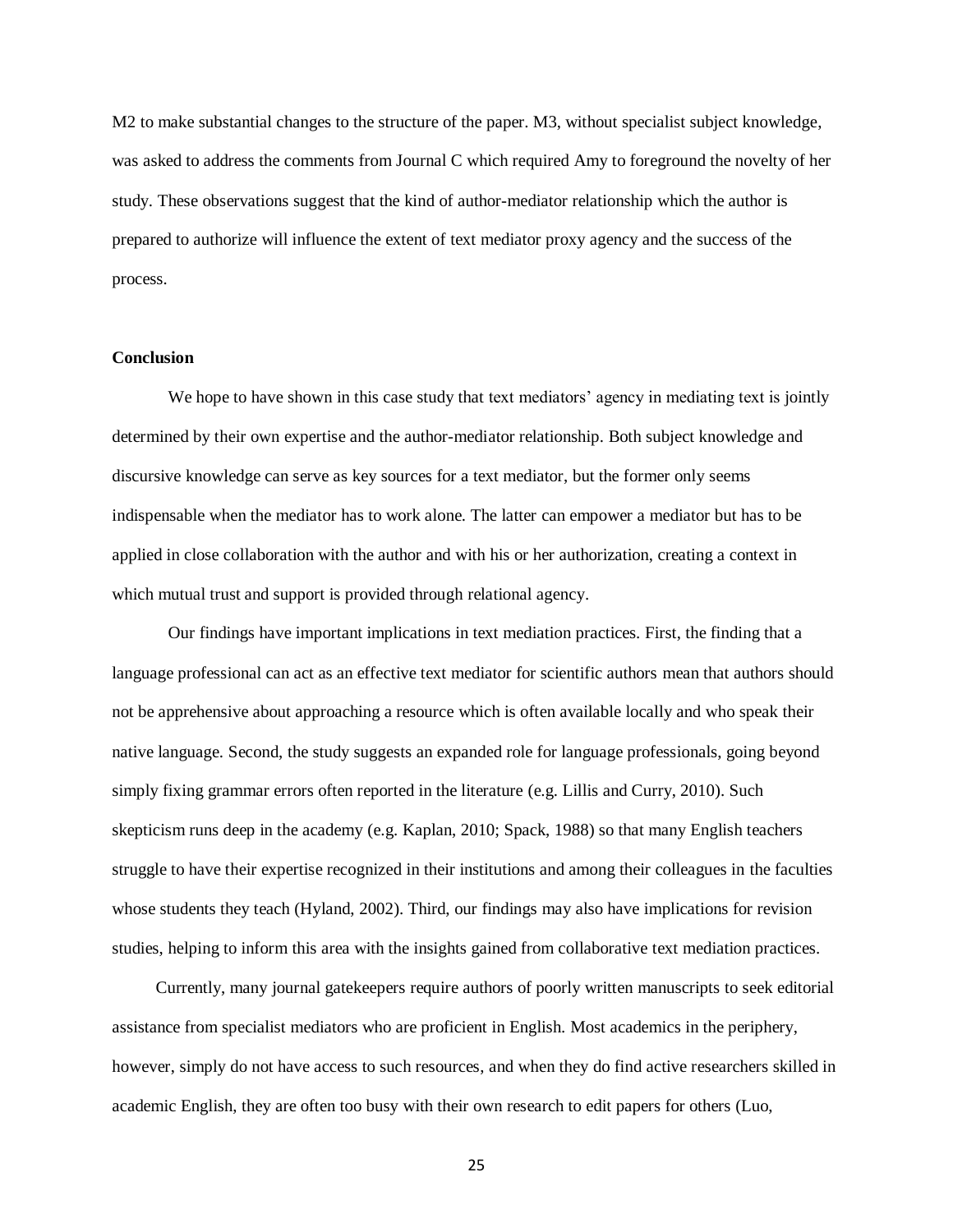forthcoming). As we have argued in this paper, turning to commercial services offering specialist assistance is often not the answer authors are looking for. This apparently straightforward solution fails to engage the author and is successful only intermittently. It presupposes that text mediation is a solitary enterprise decided mainly by the mediator's subject knowledge. Amy's case challenges this assumption in two ways: 1) a mediator, to optimize textual outcomes, needs to exercise agency relationally with the author, and 2) the metalanguage knowledge of the language professional crucially complements disciplinary knowledge in text mediation.

These observations suggest that the reliance of specialist mediators on their disciplinary expertise to make textual interventions is no substitute for productive interactions with a rhetorically savvy mediator. While contractual agreements with companies or freelancers may offer apparently attractive solutions to writers' struggles to produce acceptable papers, the personal relations constructed around the co-construction of a text is likely to be more productive than the commercial relations underpinning forprofit mediation. To dismiss the more readily available and potentially more valuable resource of language teachers as mediators could be a very false step.

The situation that we have described with Amy calls attention to the challenge thousands of EAL authors have to face of being required to write and gain acceptance for articles in a register of which they have little understanding. It is, however, an outcome of global institutional forces that compels academics to publish significant research in international journals to keep their jobs and further their careers, debasing the meaning of research as a means of satisfying curiosity, furthering knowledge and improving lives by making publication an end in itself. This situation not only distorts research, makes unreasonable demands on academics and helps undermine indigenous academic registers, it also sustains a massive English language publishing industry and a burgeoning profession of corporate and freelance mediators as described in this paper. However, commercial services in which mediators enact only individual agency may not serve the best interest of many EAL academics like Amy. A better solution seems to foster close collaboration between this group and local language professionals who not only possess significant discursive expertise, but are also able to exercise agency relationally with their author-clients.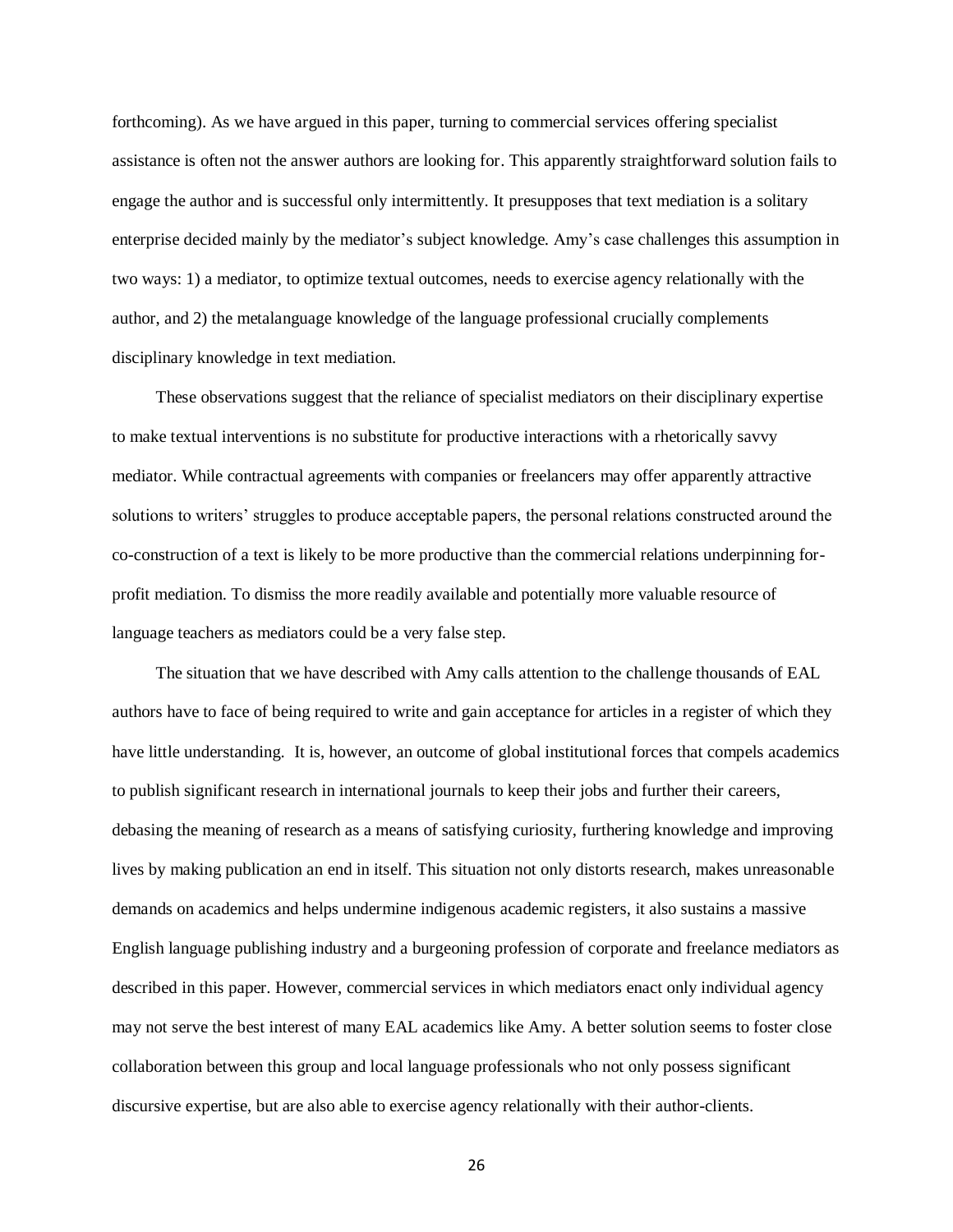This study focuses on only three mediations in revising just one section of a manuscript for publication, and so we are appropriately cautious in claiming too much for our findings. We believe, however, that our discussion speaks to wider issues concerning the nature of revision practices and writing support, the participation of EAL academics in international publishing, and the role and status of language teachers in this enterprise. While we admit it can be extremely difficult to attend the complexity of the writing and publishing context, it is worthwhile to untangle these relationships for the scholarship of writing and literacy.

Most importantly, we want to stress that periphery-based EAL authors are often trying to take their first tentative steps on the treadmill of global academic publishing with very limited rhetorical resources. The advice of language professionals, equipped with appropriate genre knowledge and a willingness to discuss issues with authors, can be the most effective form of support that EAL scholars might have in becoming published scientists. Finally, we hope the study we have reported here can trigger changes in text mediation practices and broaden the access that authors have to competent and effective mediators. Equally importantly, we hope that studies such as this stimulate further research into the institutional forces which drive this system.

#### **References**

- Bandura, A. (2006). Toward a psychology of human agency. *Perspectives on Psychological Science*, *1*, 164–180.
- Barton, D., & Hamilton, M. (1998). *Local literacies: Reading and writing in one community*. London: Routledge.
- Basturkmen, H. (2012). A genre-based investigation of discussion sections of research articles in dentistry and disciplinary variation. *Journal of English for Academic Purposes*, *11*(2), 134–144.
- Beaufort, A. (2000). Learning the trade: A social apprenticeship model for gaining writing expertise. *Written Communication*, *17*, 185–223.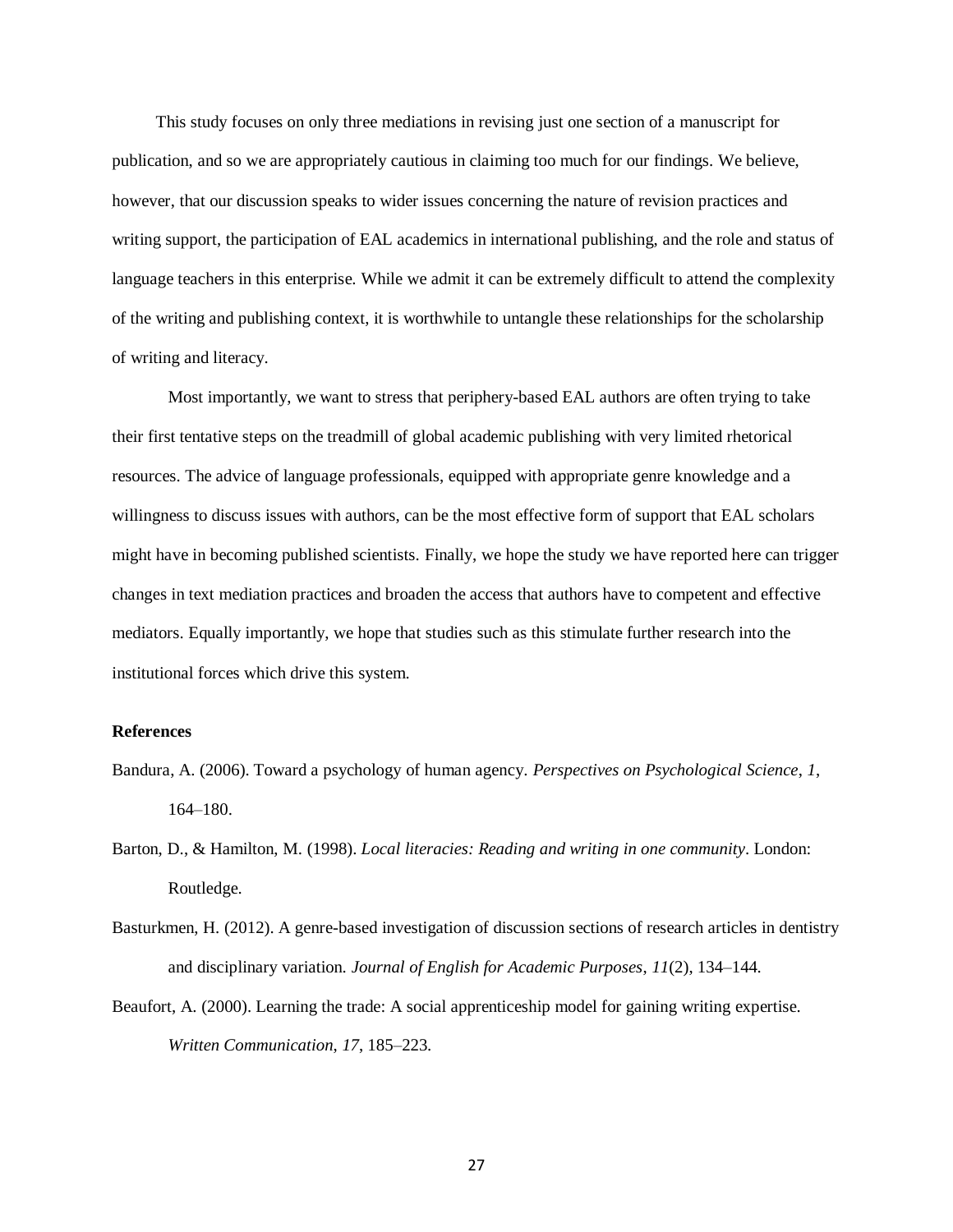- Berkenkotter, C., & Huckin, T. N. (1995). *Genre knowledge in disciplinary communication: Cognition/culture/power.* Hillsdale, NJ: Lawrence Erlbaum Associates.
- Bitchener, J., & Basturkmen, H. (2006). Perceptions of the difficulties of postgraduate L2 thesis students writing the discussion section. *Journal of English for Academic Purposes*, *5*, 4–18.
- Burgess, S., Fumero Pérez, M.D., & Díaz Galán, A. (2006). Mismatches and missed opportunities? A case study of a non-English speaking background research writer. In *A pleasure of life in words: a festschrisft for Angela Downing* (pp. 283–304). Facultad de Filología.
- Burrough-Boenisch, J. (2003). Shapers of published NNS research articles. *Journal of Second Language Writing*, *12*(3), 223–243.
- Burrough-Boenisch, J., & Matarese, V. (2013). The authors' editor: working with authors to make drafts fit for purpose. In V. Matarese (Ed.), *Supporting research writing: Roles and challenges in multilingual settings.* (pp. 173–189). Oxford, UK: Chandos Publishing.
- Cai, J. (2012). *zhongguo daxue yingyu jiaoxue lu zai hefang (A way out for EFL at tertiary level education in mainland China)*. Shanghai: Shanghai Jiao Tong University Press.
- Canagarajah, A. S. (2012). Teacher development in a global profession: An autoethnography. *TESOL Quarterly*, *46*, 258–279.
- Cargill, M., O'Connor, P., & Li, Y. (2012). Educating Chinese scientists to write for international journals: Addressing the divide between science and technology education and English language teaching. *English for Specific Purposes*, *31*, 60–69.
- Duszak, A., & Lewkowicz, J. (2008). Publishing academic texts in English: A Polish perspective. *Journal of English for Academic Purposes*, *7*(2), 108–120.
- Edwards, A. (2010). *Being an expert professional practitioner: The relational turn in expertise*. Dordrecht Heidelberg, London, New York: Springer.
- Ehara, S., & Takahashi, K. (2007). Reason for rejection of manuscripts submitted to AJR by international authors. *American Journal of Roentgenology*, *188*, W113–W116.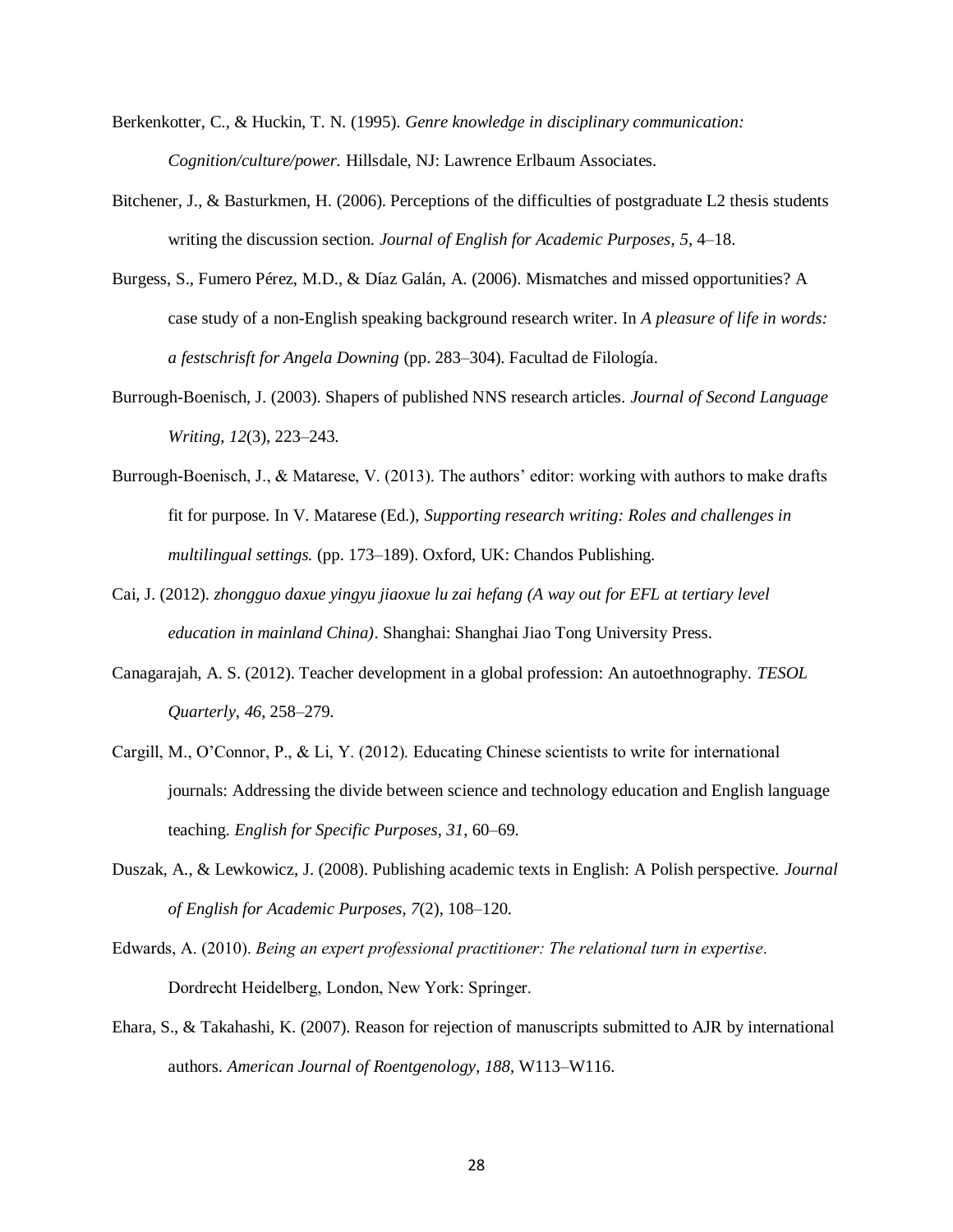- Flower, L., Hayes, J. R., Carey, L., Schriver, K., & Stratman, J. (1986). Detection, diagnosis, and the strategies of revision. *College Composition and Communication*, *37*, 16–55.
- Flowerdew, J., & Li, Y. (2007). Language re-use among Chinese apprentice scientists writing for publication. *Applied Linguistics*, *28*, 440–465. https://doi.org/doi:10.1093/applin/amm031
- Flowerdew, J., & Wang, S. H. (2016). Author's editor revisions to manuscripts published in international journals. *Journal of Second Language Writing*, *32*(2), 39–52.
- Fu, J., Frietsch, R., & Tagscherer, U. (2013). *Publication activity in the Science Citation Index Expanded (SCIE) database in the context of Chinese science and technology policy from 1977 to 2012*. Fraunhofer ISI Discussion Papers Innovation Systems and Policy Analysis No. 35. Retrieved from http://www.isi.fraunhofer.de/isiwAssets/docs/p/de/diskpap\_innosysteme\_policyanalyse
- Geisler, C. (1994). *Academic literacy and the nature of expertise: Reading, writing, and knowing in academic philosophy*. Hillsdale, NJ: Lawrence Erlbaum Associates.
- Giddens, A. (1984). *The constitution of society: Outline of the theory of structuration*. Cambridge, UK: Polity Press.
- Hanauer, D. I., & Englander, K. (2011). Quantifying the burden of writing research rrticles in second language: Data from Mexican scientists. *Written Communication*, *28*, 403–416.
- Holmes, R. (1997). Genre analysis, and the social sciences: An investigation of the structure of research article discussion sections in three disciplines. *English for Specific Purposes*, *16*, 321–337.
- Hyland, K. (2002). Specificity revisited: how far should we go now? *English for Specific Purposes*, *21*, 385–395.
- Hyland, K. (2009). *Academic discourse: English in a global context*. London: Continuum.
- Hyland, K. (2015). *Academic publishing: Issues and challenges in the construction of knowledge*. Oxford, UK: OUP.
- Hyland, K. (2016). Academic publishing and the myth of linguistic injustice. *Journal of Second Language Writing*, *31*(1), 58–69.
- Kaplan, K. (2010). Publishing: A helping hand. *Nature*, *468*, 721–723.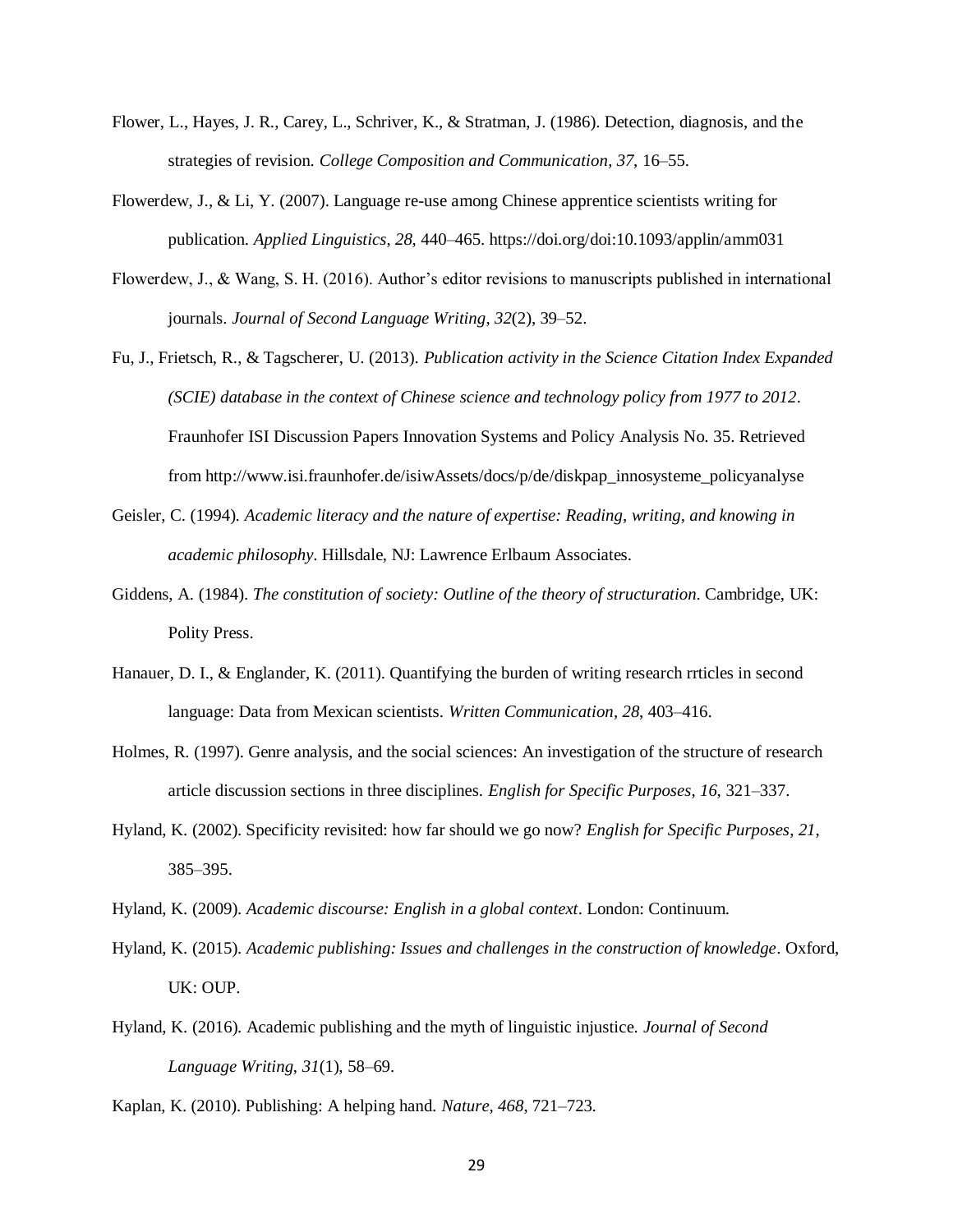- Kerans, M. E. (2001). Eliciting substantive revision of manuscripts for peer review through processoriented conferences with Spanish scientists. In C. Lahoz (Ed.), *Trabajos en lingüística aplicada* (pp. 339–347). Barcelona: Universitat de Barcelona.
- Li, Y. (2002). Writing for international publication: the perceptions of Chinese doctoral researchers. *Asian Journal of English Language Teaching*, *12*, 179–193.
- Li, Y., & Flowerdew, J. (2007). Shaping Chinese novice scientists' manuscripts for publication. *Journal of Second Language Writing*, *16*, 100–117.
- Lillis, T., & Curry, M. J. (2006). Professional academic writing by multilingual scholars: interactions with literacy brokers in the production of English-medium texts. *Written Communication*, *23*(1), 3–35.

Lillis, T. M., & Curry, M. J. (2010). *Academic writing in global context*. Routledge London.

- Ludwig, K. (2014). Proxy agency in collective action. *Noûs*, *48*, 75–105.
- Luo, N. (2015). Two Chinese medical master's students aspiring to publish internationally: A longitudinal study of legitimate peripheral participation in their communities of practice. *Publications*, *3*, 89– 103.
- Luo, N. (forthcoming). *Chinese scientists writing for international publication: The use of mediation services* (Unpublished doctoral dissertation). The University of Hong Kong, Hong Kong.
- Luo, N., & Hyland, K. (2016). Chinese academics writing for publication: English teachers as text mediators. *Journal of Second Language Writing*, *32*(3), 43–55.
- Myers, G. (1985). Texts as knowledge claims: The social construction of two biology articles. *Social Studies of Science*, *15*, 593–630.

Saldaña, J. (2009). *The coding manual for qualitative researchers*. Thousand Oaks, CA: Sage.

- Shashok, K. (2014). My life as an editor. *European Science Editing*, *40*(1), 21.
- Spack, R. (1988). Initiating ESL students into the academic discourse community: How far should we go? *TESOL Quarterly*, *22*, 29–51.

Swales, J. (2004). *Research genres: Explorations and applications*. Cambridge, UK: CUP.